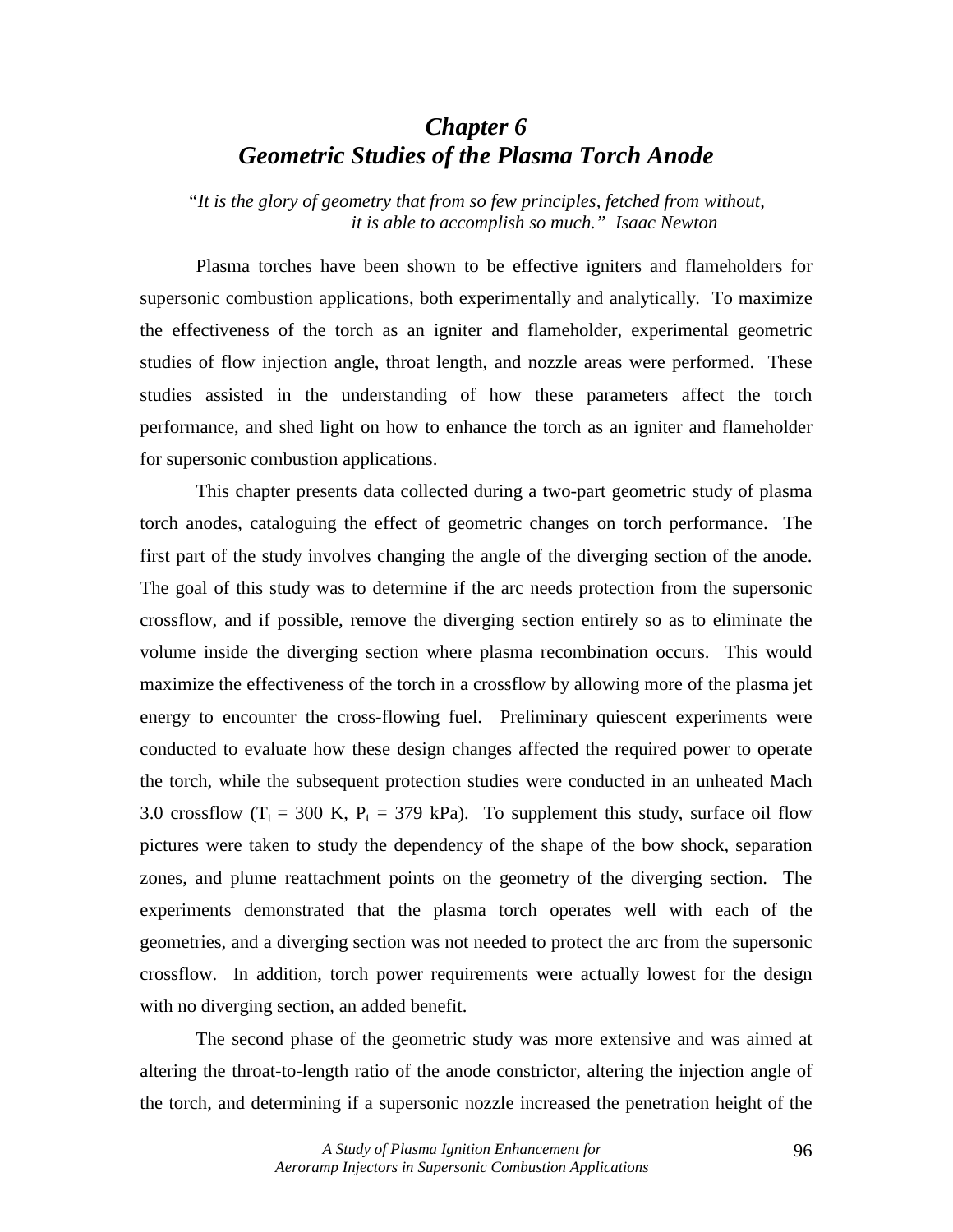plasma jet. Evaluations of the designs were made using thermodynamic probing and spectroscopic analyses of the plasma jet. A spectrometer was used to measure the spectral intensity of the  $H_B$  line from the Balmer series at the torch exit for torch input powers between 1 and 4.5 kW. Excited hydrogen atoms were chosen as the specie to track, since hydrogen atoms are known to enhance combustion. Downstream temperature probes measured the total temperature of the torch plume to determine how the plume height and shape changed for various geometries and operational conditions. In addition, stereoscopic photographs of the anode surfaces were taken after the tests were complete to provide a better understanding of how geometric changes affect arc attachment and anode wear rate. Evaluation of spectral and temperature data demonstrated that anodes designed for normal injection produced higher spectral intensities within the jet, and higher total temperatures downstream of the torch, when compared to anodes designed for transverse injection. The combination of these two observations indicates a greater ignition potential. Comparisons of the anode constrictor lengths showed that longer constrictors, although producing higher jet intensities, are unstable due to the longer arc column. Finally, supersonic nozzles were found to increase the total temperature of the downstream plumes, but had poor penetration and failed to eject any plasma above the tunnel floor for powers less than 1700 W.

#### **6.2: Test Procedure**

#### **6.2.1: Anode Exit Geometry**

 The tests designed to study the effect of changing the angle of the diverging section of the anode were conducted using VTPT-2 with tungsten anodes. The anodes used to study the effect of the anode diverging section on torch performance are shown in Figure 6.1. The throat length for each design was kept constant at 1.02 mm, except for the 90° case, which had a longer throat length of 2.26 mm. This difference was tolerated because it was necessary to keep the overall height of the anode the same so that the anode surface would be flush with the tunnel floor in the supersonic crossflow experiments. The operating conditions for the tests are shown in Table 6.1. Values for pressure and current were selected to produce high powers, allowing changes in torch power for different anode geometries to be more easily identified. In the quiescent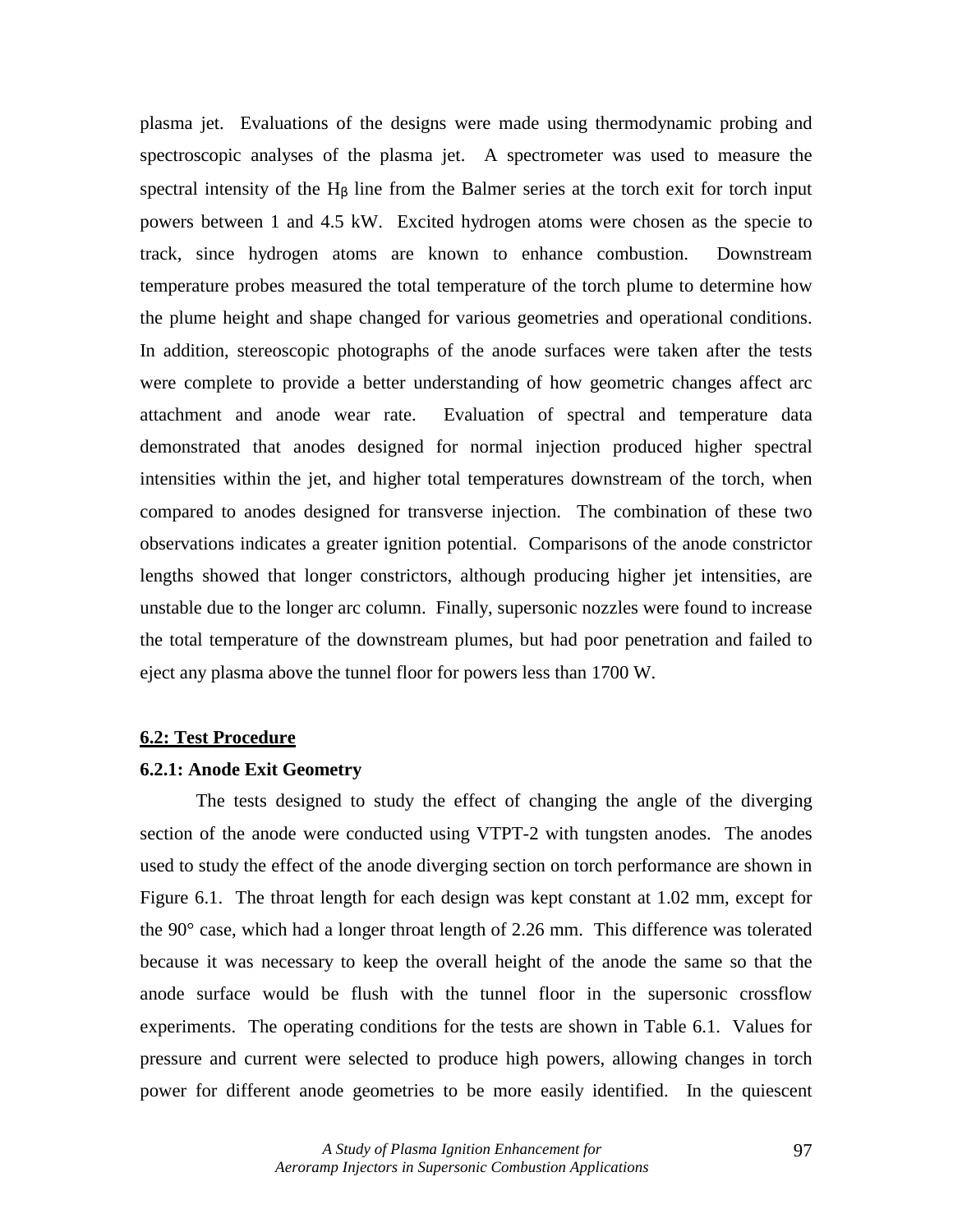environment, power data were collected over a period of 60 seconds at a sample rate of 1000 Hz. Three of these 60-second tests were conducted for each test condition so that an average power requirement and data scatter could be determined. Experiments conducted in the supersonic tunnel used only methane as the feedstock gas, with a chamber pressure of 689 kPa to provide a momentum flux ratio of 2.0. A high-speed digital camera verified the presence of plasma in the supersonic crossflow with a framerate of 500 frames per second. Surface oil flow experiments were conducted while the torch was off, using fluorescent dye suspended in 500cB oil.



Figure 6.1: Anode Exit Geometries

| Table 0.1. Operating Conditions for the Timoue Tingle Experiments |         |                               |                      |                 |
|-------------------------------------------------------------------|---------|-------------------------------|----------------------|-----------------|
| <b>Feedstock Gas:</b>                                             | Current | <b>Torch Chamber Pressure</b> | <b>Test Duration</b> | Number of Tests |
| Methane (Quiescent)                                               | 24 A    | 513 kPa                       | $60 \text{ sec}$     | 3 per anode     |
| Methane (Tunnel)                                                  | 24 A    | 689 kPa                       | $10 \text{ sec}$     | N/A             |
| Argon (Quiescent)                                                 | 38 A    | 756 kPa                       | $60 \text{ sec}$     | 3 per anode     |

Table 6.1: Operating Conditions for the Anode Angle Experiments

#### **6.2.2: Studies of Nozzles, Throat Lengths, and Injection Angle**

Diagrams of the anodes used for the second stage of the anode geometry study are shown in Figure 6.2. Six designs were tested, three 90° designs and three 60° designs, corresponding to normal and transverse injection respectively. For each angle set, there are three subsets: an anode with a 2.54 mm throat length, an anode with a 3.18 mm throat length, and an anode with a 1.78 mm throat length and a supersonic nozzle. These six designs allowed performance comparisons to be made on the basis of throat length, injection angle, and the addition of a supersonic nozzle to the anode constrictor. The 60° sonic designs were machined so that the anode face would remain flush to the tunnel floor, producing an elliptical constrictor exit and nonuniform constrictor length. As reported, the throat length is measured from the shortest portion of the anode constrictor, corresponding to the point at which arc attachment was expected. The supersonic designs have a throat length of 1.78 mm, shorter than the other two designs since the arc was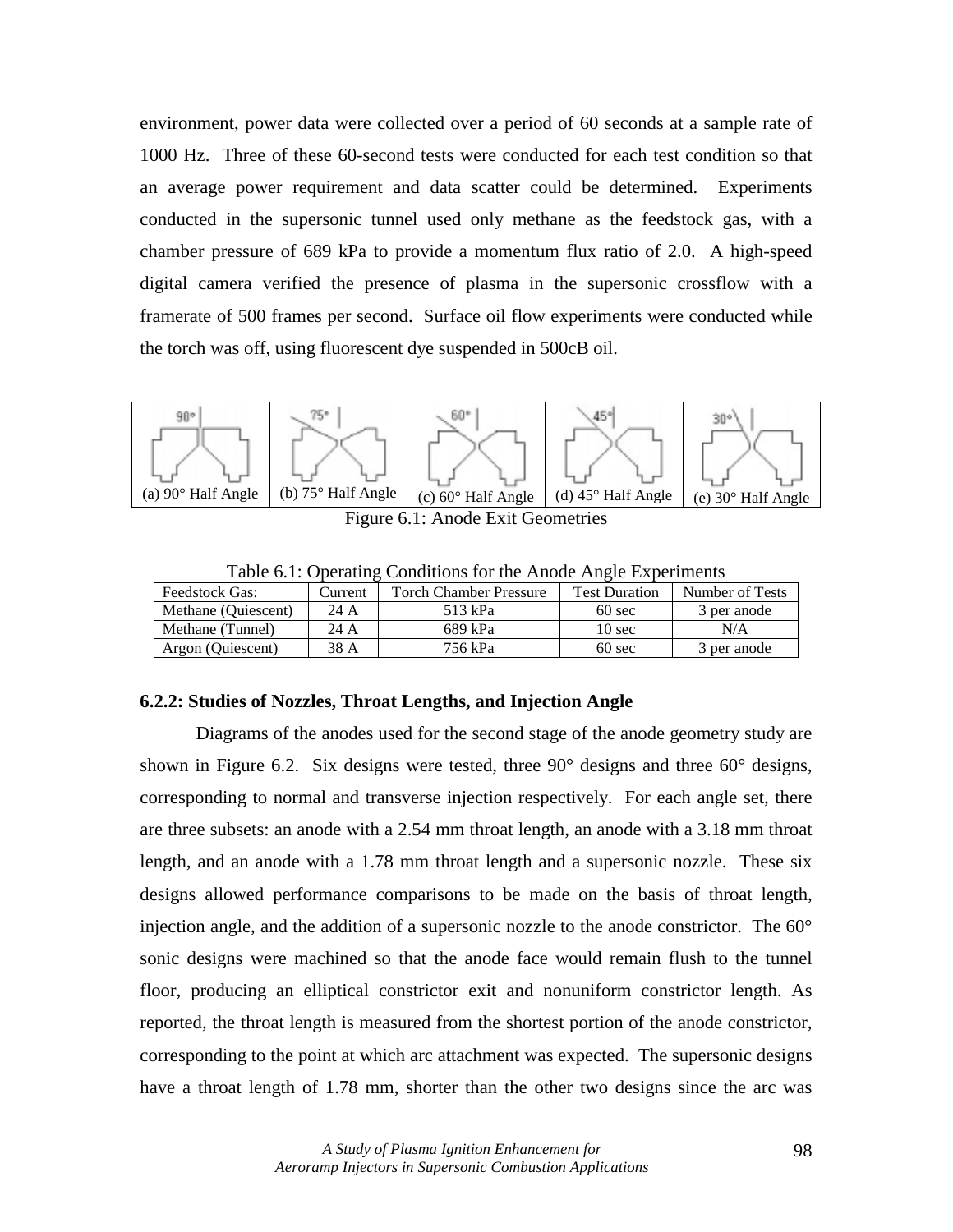expected to attach outside of the throat. It was desired to keep the arc length of the supersonic anodes comparable to the short-throated designs. Therefore, the throat length of the supersonic design was chosen assuming the arc attached one-third the distance up the nozzle based on past experience (Gallimore, 1998). To facilitate easy discussion, these designs are referred to by their injection angle, followed by the anode geometry description, as shown in Figure 6.2. (Ex. The  $60^{\circ}$  anode with the 3.18 mm throat will be referred to as the 60°-sonic-long anode design.) Each design was tested in a Mach 2.4 crossflow, with power ranging from 1-4.5 kW and momentum flux ratios of 1.17 or 2.34.



Figure 6.2: Anode Designs for the Nozzle, Throat Geometry and Injection Angle Study

#### **6.2.3: Stereoscopic Investigation of Anode Wear**

 Magnified optical evaluations of the anode surfaces were made by use of a stereoscope, which could be used to take pictures of the anode surfaces. The observations made of the anode surfaces showed where the arc attachment point was located, whether or not the arc attachment point moved during operation, and how the arc changed the shape of the anode surface through erosion. This type of investigation resulted in a better understanding of the type of anode wear associated with various geometric features.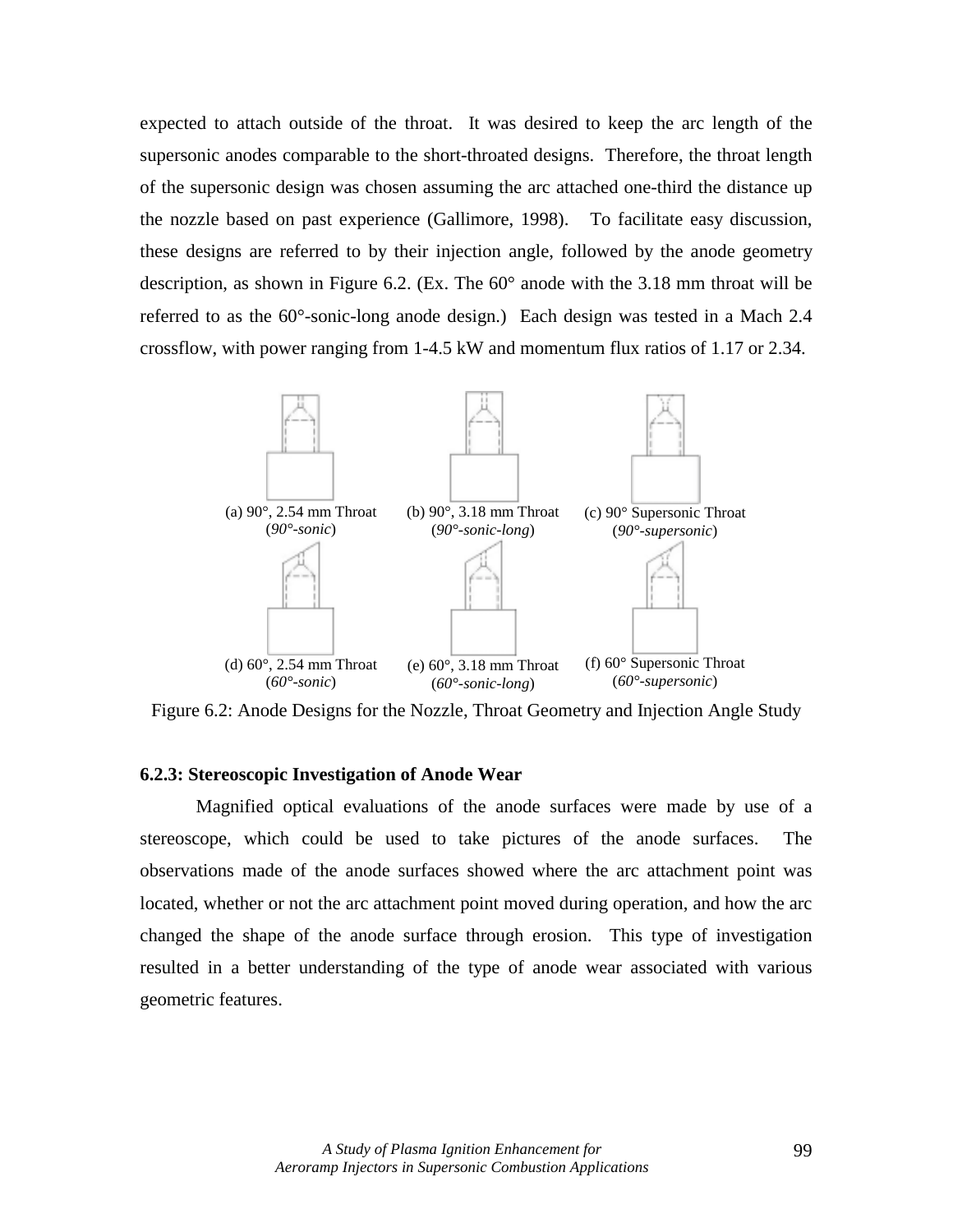#### **6.3: Results and Discussion**

 The results are presented in two separate sections, the first discussing the geometric study of the diverging section of the anode, and the second an investigation of the effects of supersonic nozzles, throat length, and injection angle on torch performance. The discussion of the second study is presented in such a way that comparisons of the six designs are presented first, followed by subsections discussing operational trends for each specific design.

#### **6.3.1: Studies of the Anode Diverging Section**

 Regarding the investigations of the effect that the anode diverging section has on the operability of the torch, the main result is that the torch was observed to light in a Mach 3.0 crossflow for all anode designs (refer to Figure 6.1), even with no diverging section present to protect the arc. In addition, power requirements for anodes with constant diameter exit nozzles were generally lower than for anodes with a diverging section.

#### *6.3.1.1: Results of the Power Requirements*

As expected, experiments with argon produced smooth operation for all tests. The results were repeatable and produced power readings that fluctuated very little from the mean reported values in Figure 6.3. From the figure, it is clear that the  $45^{\circ}$  design requires the most power to operate, while the other designs require about 20% less. Since current was held constant, these power differences are due solely to the voltage requirements, which is a combined effect of both the arc length and arc shape. Analysis of the anodes after testing showed that the arc attachment point for the 45° case was slightly outside the anode throat in the diverging section, while for the  $60^{\circ}$  and  $75^{\circ}$ designs the arc attachment point was at the boundary of the throat and diverging section. From this, conclusions can be drawn that a shorter arc length caused, at least in part, the lower voltage requirements for the 60° and 75° cases. Although the 90° design has the longest anode constrictor, it experienced the lowest power of all four designs, which is quite significant. The voltage requirements for this geometry were less, because there was less arc curvature (Somerville, 1959), but also may be attributed to radius of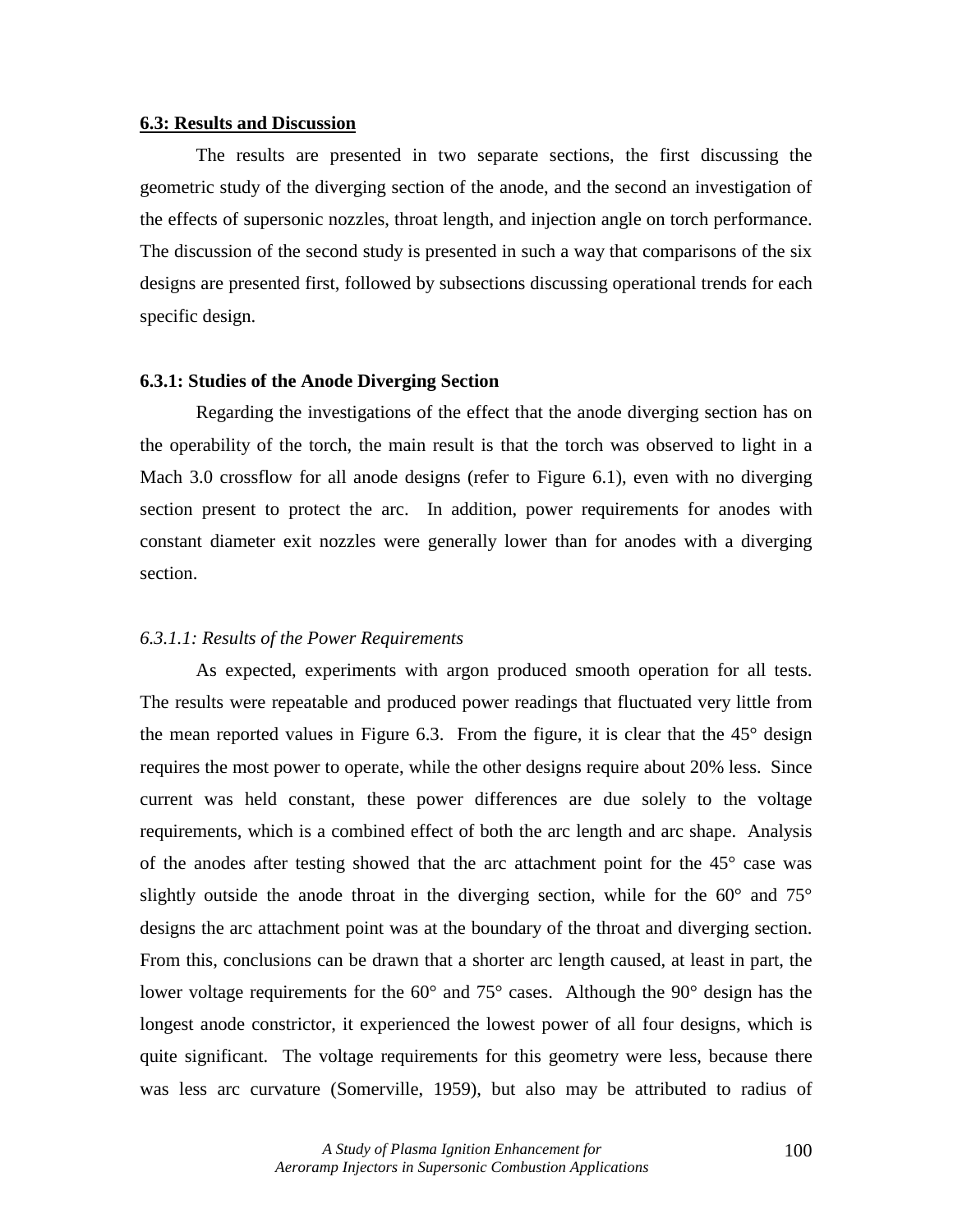curvature effects on the electric field (refer to Section 4.3.4.2). Slight anode wear at the constrictor exit proved that the arc traveled the entire length of the constrictor.

Results for methane show much the same pattern. Again, the 45° anode design requires the most power to sustain the arc, with the other designs requiring 10-15% less. In this case, the 90° design is not the lowest power consumer but is still several hundred W lower than the traditional 45<sup>°</sup> design. Inspection of the anodes after testing showed similar arc attachment points as with argon, indicating the same arc shapes. Observation of the torch during testing also showed that the 90° design consistently produced a methane flame originating at the plasma jet. The other designs produced intermittent flames, except for the 60° design, which produced no flame plume whatsoever. This performance difference can be attributed to the diverging section of the anode, which essentially acts as a plasma recombination region, and hence, reduces the amount of available energy to initiate combustion once the methane mixes with the surrounding air.



Figure 6.3: Power Relationships for Different Anode Half Angles

#### *6.3.1.2: Results of the Protection Studies*

 Tests in a Mach 3.0 crossflow showed that an arc could be sustained with each of the five anode designs and a diverging section was not needed to protect the arc. A highspeed digital camera captured the dynamics of the plasma jet as the torch operated in the supersonic crossflow. Time averages of these pictures are shown in Figure 6.4, where eight pictures taken at the same point in the voltage cycle have been averaged to present the general shape of the plasma jet for each geometry. The direction of flow is from left to right. The plasma jet produced by the 90° design is the smallest, with the other designs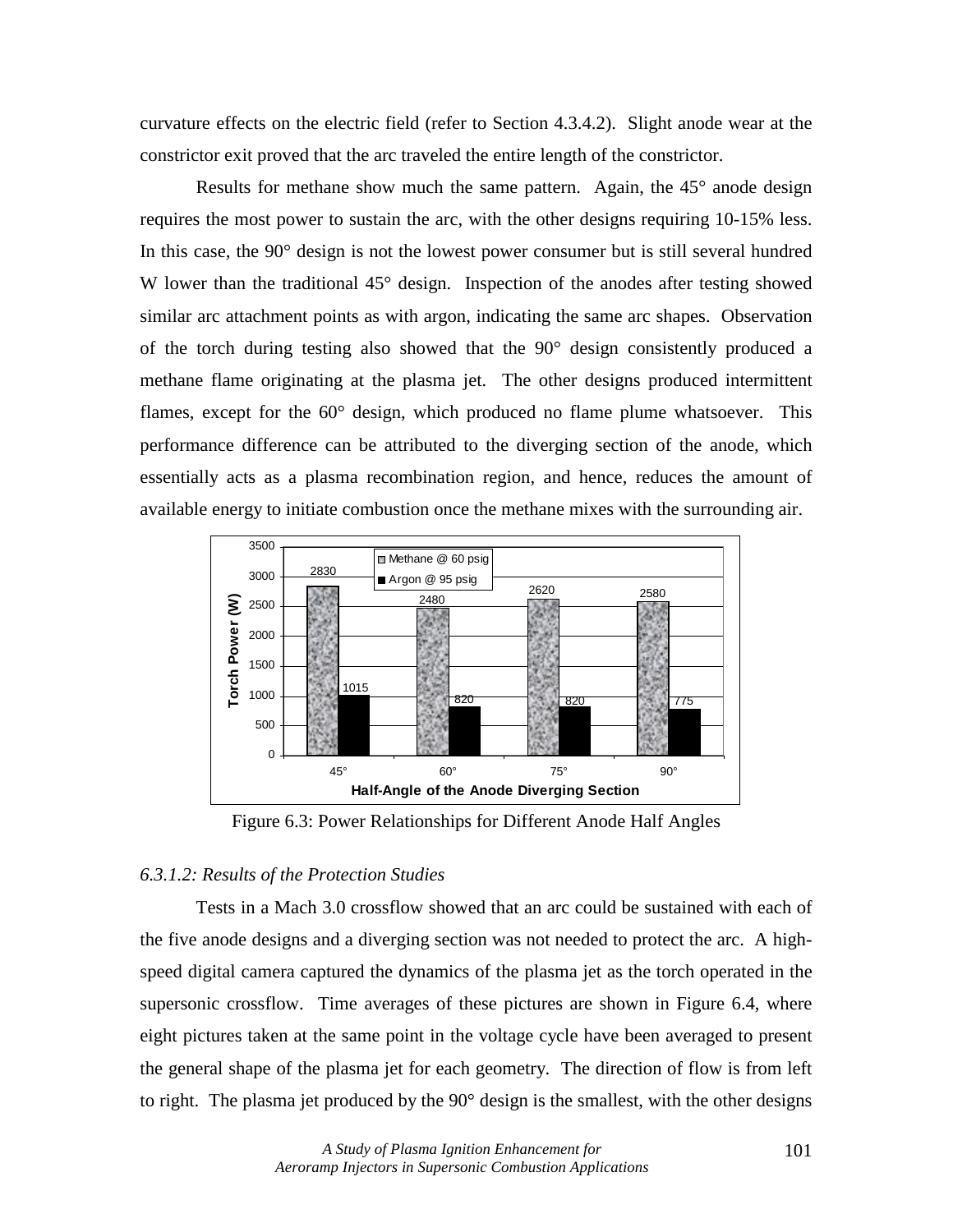being larger to varying degrees. However, the smaller size of the plasma jet does not necessarily imply lower ignition potential since the energy density of the plasma jets could not be determined with these techniques. Furthermore, the plasma jet produced by the 90° design penetrates slightly further than the other designs, a desirable characteristic for igniting cross-flowing fuel-air mixtures.



Figure 6.4: High-speed Photographs of Torch Operation in a Mach 3.0 Crossflow

 Finally, surface oil-flow visualization techniques were used to study the effects of the anode diverging section on the local flowfield. Pictures of the oil flows are shown in Figure 6.5 for a Mach number of 3.0, no power, and a momentum flux ratio of 2.0. Flow is from top to bottom. The dark circle outlines the interface of the torch anode  $(d=2.1cm)$ and tunnel floor. The pictures demonstrate that the anode geometry strongly influences the shape and size of the separation regions in front and behind the torch exit. The 90° design appears to have the largest separation region as well as the widest bow shock.



(a)  $90^\circ$  Half Angle (b)  $75^\circ$  Half Angle (c)  $60^\circ$  Half Angle (d)  $45^\circ$  Half Angle (e)  $30^\circ$  Half Angle Figure 6.5: Surface Oil Flow Photographs of Torch Operation in a Mach 3.0 Crossflow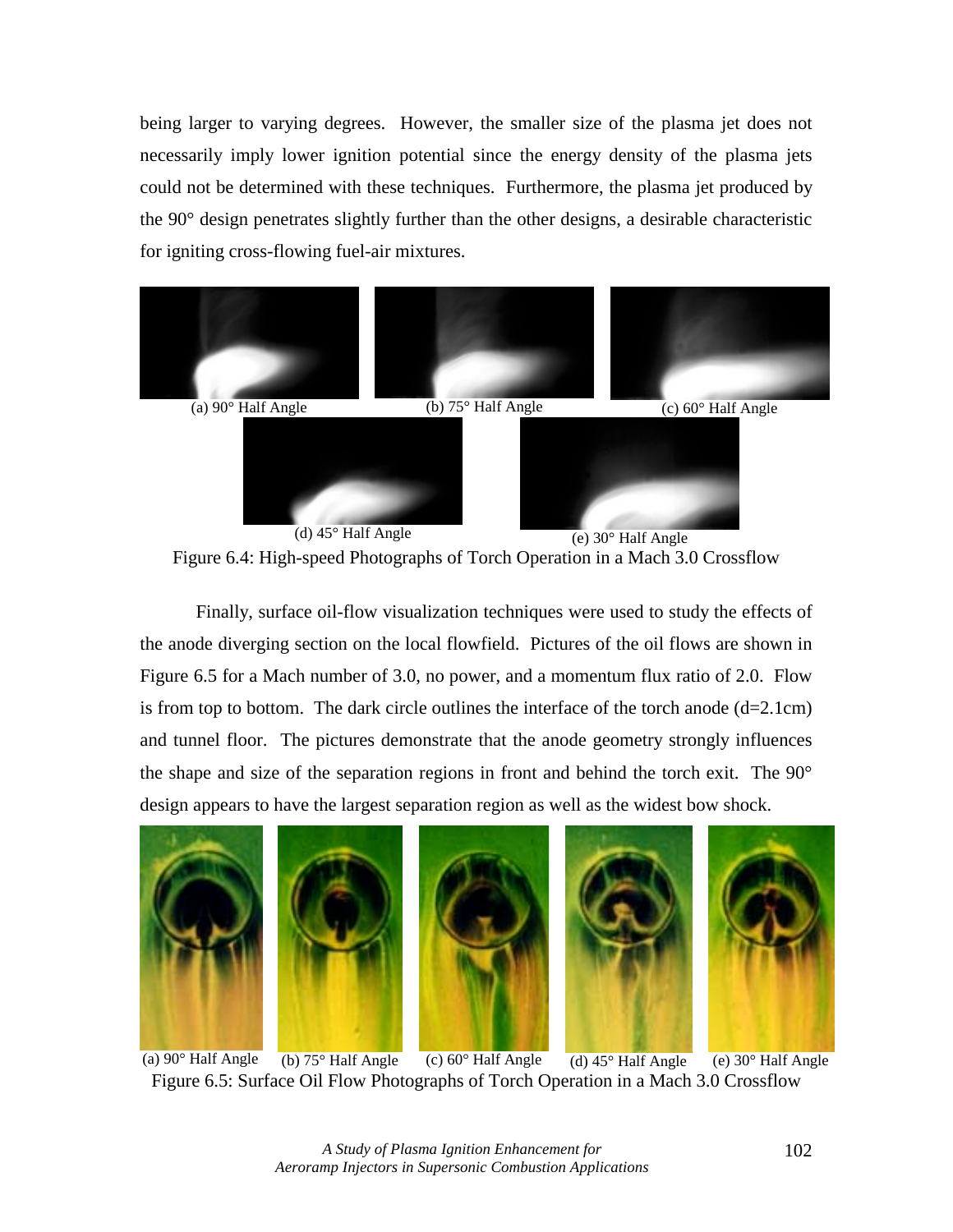#### **6.3.2: Geometric Study of Nozzles, Throat Lengths and Injection Angle**

 This section presents a comparison of the six geometric designs tested (refer to Figure 6.2), followed by subsections discussing specific features of each design. Four types of data are presented: spectral exit profiles,  $2D-H<sub>β</sub>$  profiles, total temperature plots, and stereoscopic photographs of the anode surfaces. Procedures for collecting these forms of data were outlined in Chapter 3. Spectral exit profiles are used to determine the stability of a design, whereas the  $2D-H_8$  profiles can be used to qualitatively compare the energy density contained within the plasma. An example of a spectral exit profile for the  $H<sub>β</sub>$  line is shown in Figure 6.6, and is a representation of the line intensity at various points across the torch exit, located at x=0. Total temperature plots are used to ascertain the penetration height of the thermal energy, and can be used to estimate the mixing effectiveness of such a design. Stereoscopic photographs show arc attachment point locations and whether or not the arc moved during operation.



Figure 6.6: An Example of Spectral Exit Profile

In general, it was discovered that 60° designs produced plasmas with higher exit intensities for the H<sub>β</sub> line than the corresponding  $90^{\circ}$  design. Figures 6.7 and 6.8 show the maxima of these exit profiles for each of the six designs, at various powers and a torch momentum flux ratio of 1.17. It is clear that for each sonic design the intensity of the H<sub>β</sub> line exhibits a linear dependence on the torch input power. In general,  $60^{\circ}$  designs had higher slopes than the 90° counterparts, and anodes with longer throat lengths produced higher slopes than anodes with shorter throats.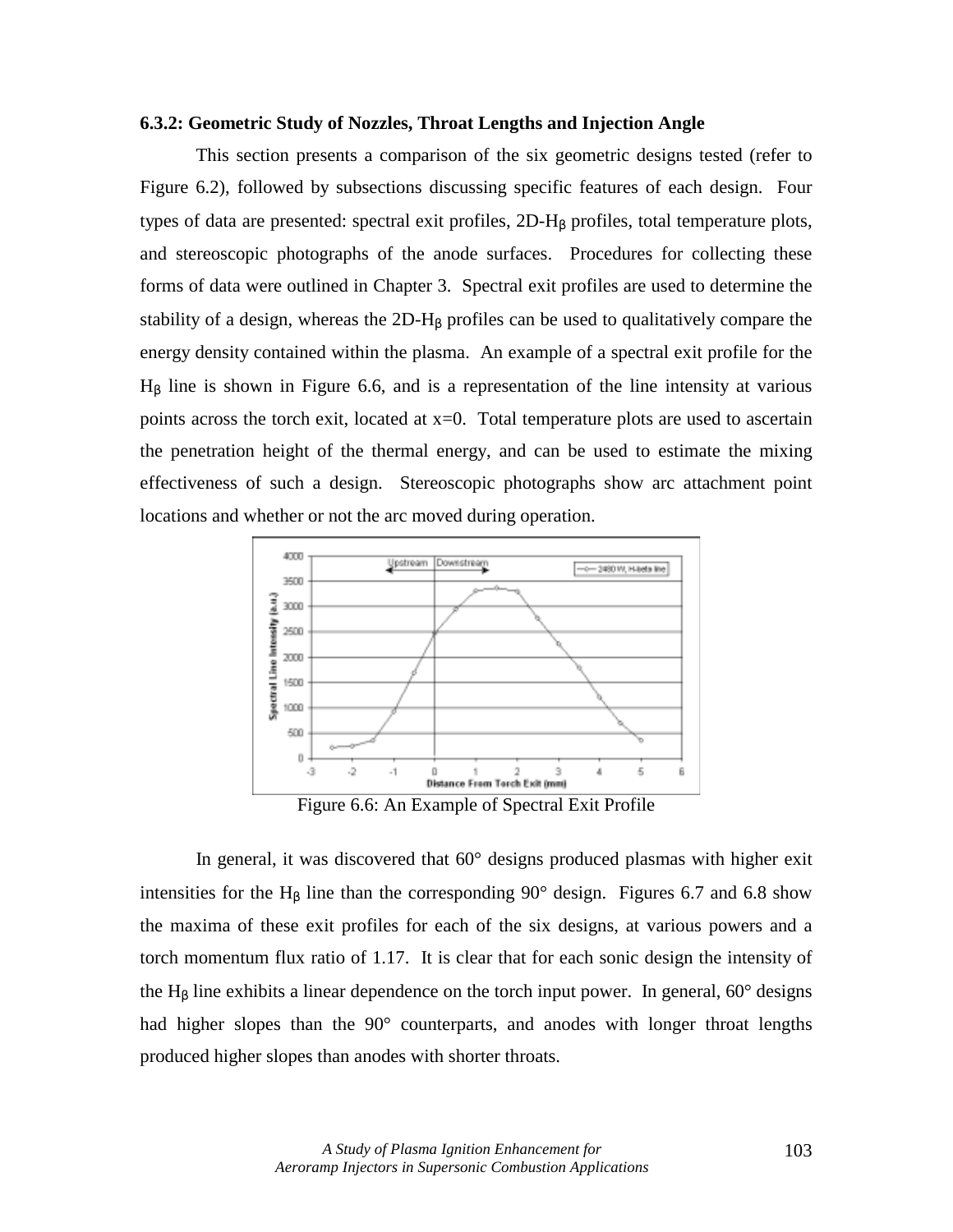Through observation of the torch during testing, the slope and x-intercept of these linear trend lines are believed to have significance. The slope of the trend line is thought to be a measure of arc stability, with steeper-sloped designs exhibiting less stability. The two 60°-sonic designs have steeper slopes than the 90°-sonic designs, and suggest that the elliptical exit geometry might be a source of instability because the arc attachment point is fixed at a point where the anode wall is thin and prone to erosion. In addition, long-throated designs were observed to suffer from starting problems, and consequently, also produced exit profiles with larger slopes than short-throated designs.

The x-intercepts of the trend lines indicate the theoretical lowest possible power at which the torch can be operated. Consequently, this intercept corresponds to a zeroradical production rate. Referring to Figure 6.7, the x-intercepts of each design can be determined by extrapolating the linear trend lines. Table 6.2 lists the designs with their corresponding x-intercept. Both Figure 6.7 and Table 6.2 suggest that the 90°-sonic design would be the most stable design, and have the ability to operate at lower power levels than the other five designs. From observation during numerous tests, this was certainly the case. The 90°-sonic design had excellent durability and startability characteristics. Furthermore, 60° designs had higher trend line slopes, and consequently were less stable at lower powers. The 90°-sonic-long design is the only design that does not fit this trend. It had poor starting characteristics and was quite unstable except above 2500 W. The slope of the trend line for this design would indicate that, although less stable than the 90 $^{\circ}$ -sonic design, it would have better stability characteristics than the 60 $^{\circ}$ designs. However, for this particular test series this was not the case.

| Anode Design           | X-Intercept |  |  |
|------------------------|-------------|--|--|
| $90^\circ$ -sonic      | 700 W       |  |  |
| $90^\circ$ -sonic-long | 1000 W      |  |  |
| 90°-supersonic         | 1700 W*     |  |  |
| $60^\circ$ -sonic      | 1000 W      |  |  |
| $60^\circ$ -sonic-long | 1250 W      |  |  |
| $60^\circ$ -supersonic | $2100 W*$   |  |  |

Table 6.2: X-intercepts for the Six Anode Designs

\*- Indicates limit of plasma penetration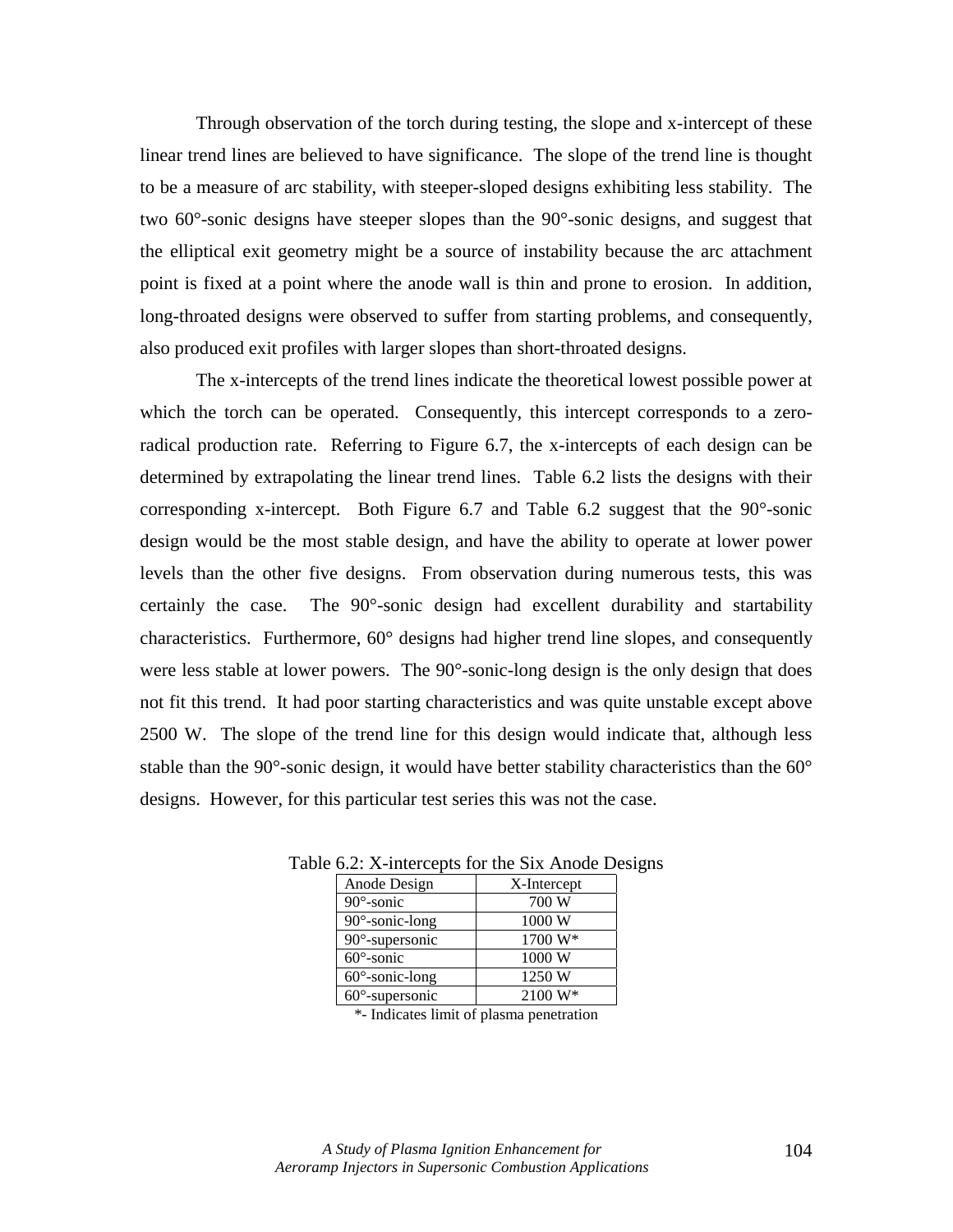

Figure 6.7: Comparison of Exit Profiles for Sonic Designs (H<sub>B</sub> Line,  $q_t=1.17$ )

The exit  $H<sub>β</sub>$  line profiles for the two supersonic converging-diverging exit nozzle designs are shown in Figure 6.8. Due to the nature of the design, plasma would penetrate the exit plane of the nozzle only above a certain power. Observation through a welding mask showed that the plasma region was indeed contained wholly within the nozzle for lower powers. However, once the torch power is increased, and the plasma penetrates the nozzle, the characteristic linear trend of power versus spectral intensity is repeated here as with the sonic designs. From the chart, the power at which the plasma penetrated the nozzle for the 60° supersonic design is around 2100 W, while extrapolation of the 90° design suggests plasma penetration would occur at 1700 W, both limits agreeing with observations made during testing. Plasma recombination within the nozzle is essentially wasted energy that could otherwise be used for igniting fuel. In addition, once the plasma does penetrate, the spectral intensity of the  $H<sub>β</sub>$  line is much lower than for any of the other designs at those powers, indicating that the ignition capability of these designs is inferior to any of the sonic designs. The sonic designs demonstrated that a diverging section is not needed to protect the arc from a crossflow, and the addition of a nozzle actually serves as a detriment to ignition performance by providing a region where plasma recombination occurs, reducing the available energy for igniting fuel-air mixtures. Other methods of evaluation support the conclusion that the 90° designs, generally, perform better than the corresponding 60° designs.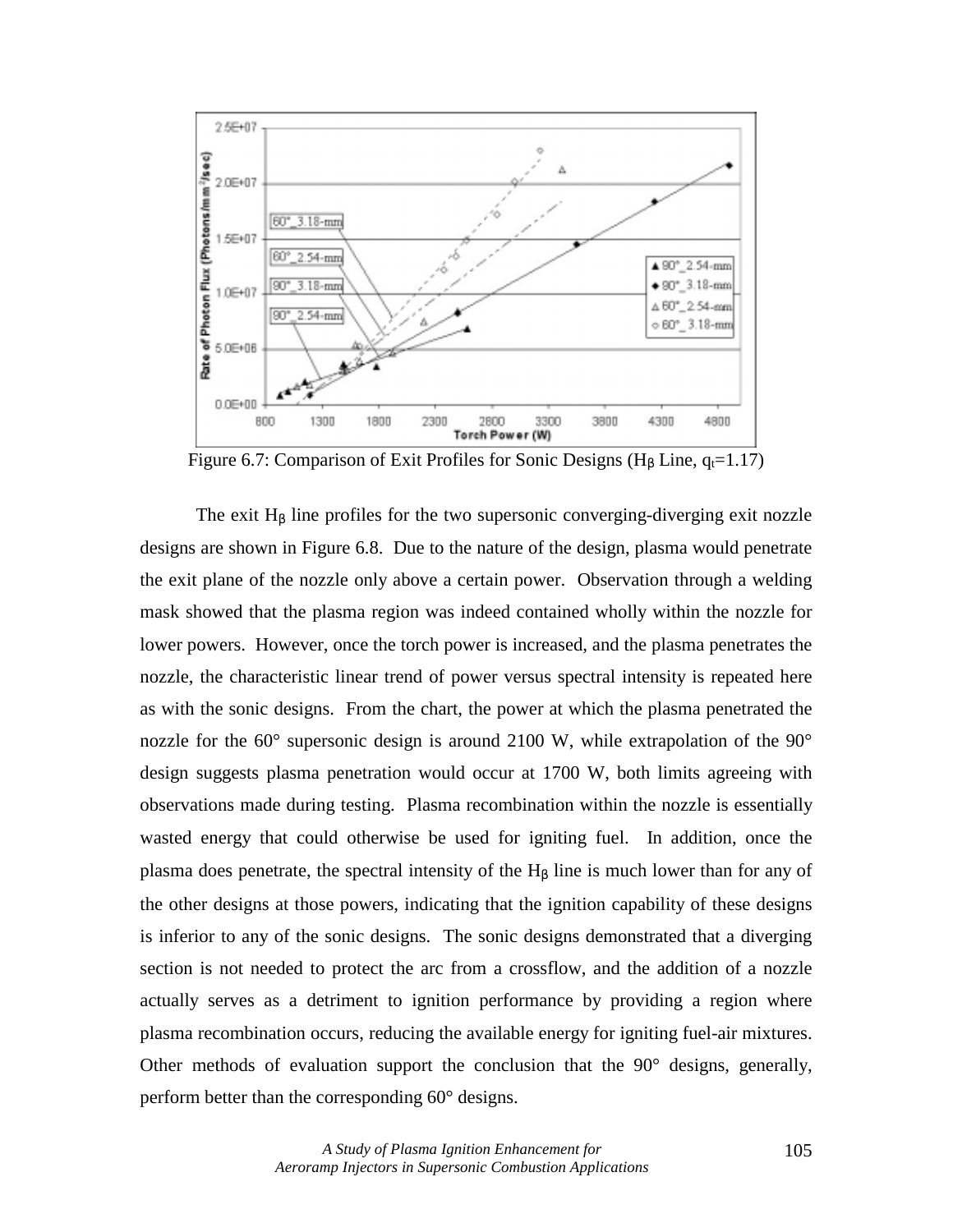

Figure 6.8: Comparison of Exit Profiles for Supersonic Designs (H<sub>β</sub> Line,  $q_{bar}=1.17$ )

 Downstream total temperature measurements were used to measure the penetration height of the thermal energy from the plasma jet, and provided a means to compare the energy content of the gas from one test condition to another. Figure 6.9 presents centerline total temperature measurements for four of the designs at 1500 and 2500 W. The profiles of the sonic-long designs have been omitted for clarity, but are included in sections 6.3.2.2 and 6.3.2.5. From the two charts, several trends can be identified. The first trend is that the two 90° designs have higher maximum total temperature ratios than the 60° designs, indicating the 90° designs may impart more thermal energy to the feedstock gas. As will be shown in the following subsections, this agrees well with the two-dimensional spectral data taken of the plasma jets. In addition, the penetration heights of the 90° designs are higher than the 60° designs, which indicates that normal injection may increase the ignition potential of a plasma torch design by increasing the effective distance at which the jet interacts with fuel molecules.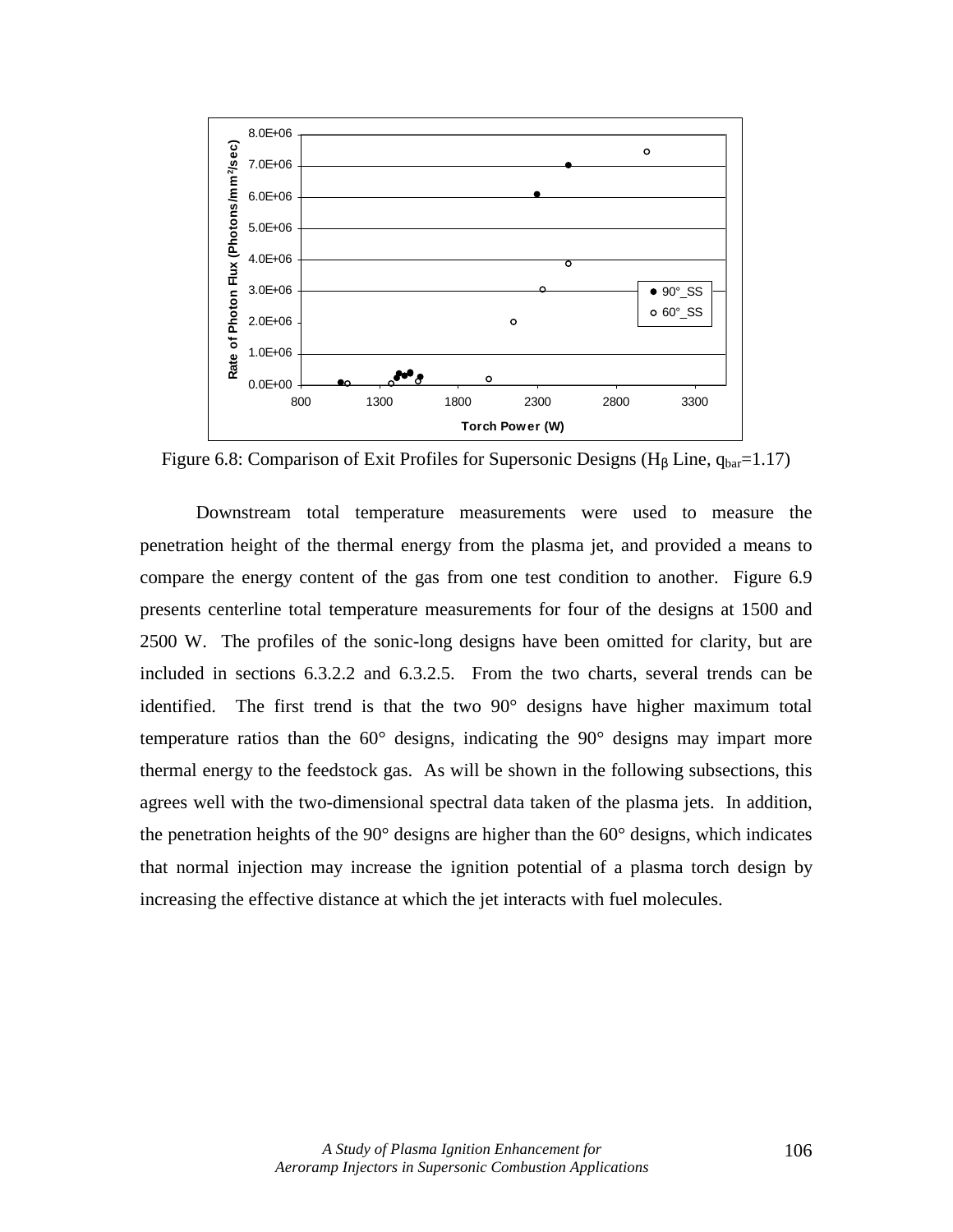

Figure 6.9: Centerline Temperature Profiles Comparing Power

 The maxima of the profiles presented in Figure 6.9, are plotted in Figure 6.10, along with the maxima of other profiles at different powers. For each of the six designs, it appears that the maximum total temperature exhibits a linear dependence on the torch input power. All designs produce near equal slopes, but the offset of the lines is due to the geometry of the anode. The 90° designs all produce higher maxima than the 60° designs, indicating a larger amount of input energy to the feedstock gas. The measurement of these maxima could be used as a qualitative indication of torch efficiency when calorimeters are unavailable. In addition, the designs tend to cluster together as a function of the injection angle. Both 60° and 90° designs, respectively, perform quite similarly, producing nearly equivalent maximum total temperature ratios throughout the power range of interest. Unexpectedly, the 90°-sonic design produced higher maximum total temperature ratios than the 90°-sonic-long design, the opposite trend experienced with the 60° designs. This could be attributed to the poor stability of the design, or the possibility that the measurements were taken off the centerline of the temperature plume. The latter is more feasible as the centerline was observed to change location occasionally. Regardless, the maximum total temperature ratios measured with the 90°-sonic-long design are still higher than any of the 60° designs, which fit the trend.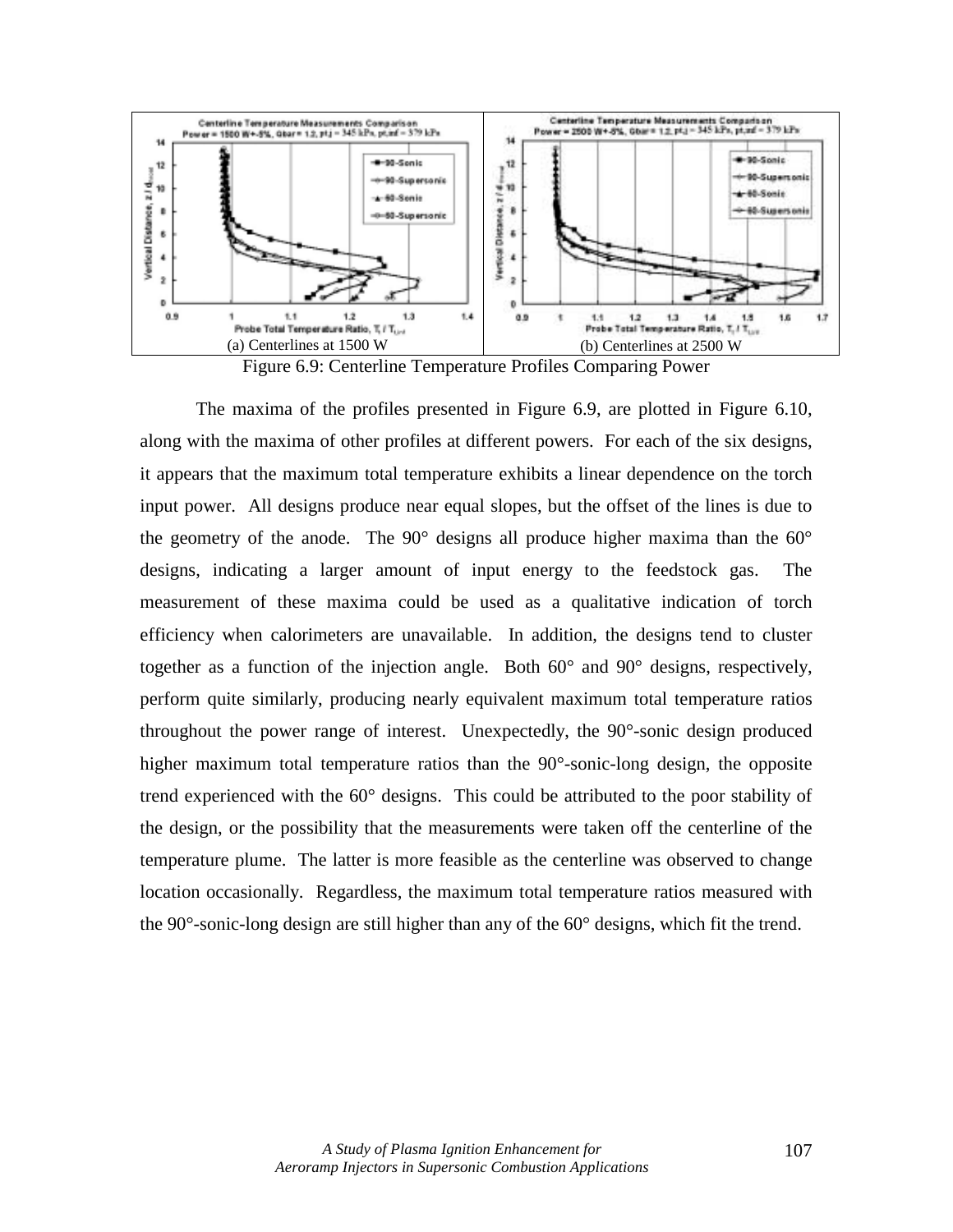

Figure 6.10: Plot of Maximum Total Temperature Ratio versus Power

In addition to the maximum total temperature ratio being dependent on the torch power, the penetration height of each design was also affected by the input power of the torch. Here, the penetration height is defined as the distance above the tunnel floor at which the maximum total temperature ratio occurs. Figure 6.11 shows the penetration characteristics for four of the six designs, comparing the two short-throat sonic designs to the supersonic designs. The penetration heights of the sonic-long designs are slightly better than the short-throat counterparts, but have been omitted so as to improve the clarity of the chart. For all designs, the penetration height of the plume core decreases with increasing power, which may be attributed to a reduction in molecular weight as the dissociation fraction of the feedstock gas increases. The two 60° designs have similar penetration characteristics, but the 60° supersonic design has better penetration over the sonic-short design for the two powers presented here, perhaps as a result of the addition of the nozzle. The difference in performance for the 90° designs is much larger, with the sonic design penetrating two full torch diameters higher than the supersonic design for the power range of interest. The addition of a supersonic nozzle was expected to improve the penetration of the torch plume, but plainly this is not the case for normal plasma injection. The supersonic nozzle on the 90° configuration is clearly a detriment.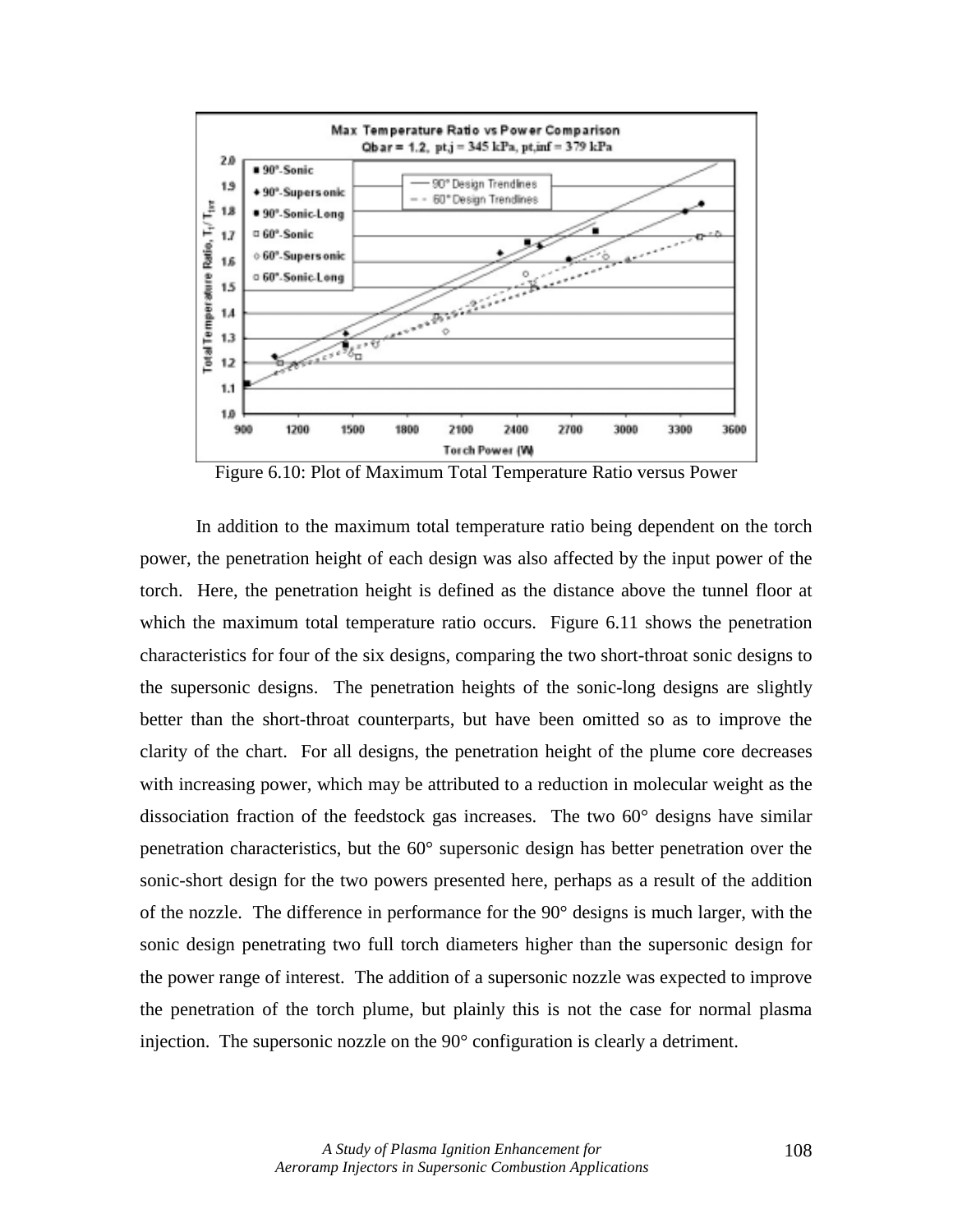

Figure 6.11: Penetration Height versus Power

 At this point, a question may arise at the apparent disparity between the spectral exit profiles in Figure 6.7 and the total temperature measurements in Figure 6.10. Why do the 90° designs exhibit lower spectral jet intensities, but higher total temperature ratios? These phenomena seem contradictory, as both are indicative of the energy contained within the feedstock gas, but are actually in sound agreement. This difference is attributed to the geometry of the arc. Arc geometry heavily influences the amount of energy imparted to a feedstock gas, and is a function of the temperature difference between the arc and surrounding gas. The heat, ∆H, carried away from the arc by convection in a cylinder of radius *r* and thickness *dr* is

$$
\Delta H = 2\pi r dr v C_p \rho \Delta T, \qquad (6.1)
$$

where v is the uniform velocity of the gas,  $C_p$  is the specific heat of the gas, and  $\rho$  is the density (Cobine, 1941). A temperature gradient of several thousand degrees per millimeter exists in the gas directly surrounding the arc. Consequently, as the temperature of the surrounding gas approaches that of the arc, the heat transfer to the gas decreases. Furthermore, the temperature of the gas is also a function of the concentration of the ionized atoms within the gas according to the Saha equation

$$
\frac{x^2}{1-x^2} p = 3.16x10^{-7} T^{2.5} \varepsilon^{-\frac{eV_i}{kT}}
$$
 (6.2)

where T is the temperature of the gas in Kelvin, and  $x$  is the fraction of ionized atoms within the gas (Cobine, 1941). From Equations 6.1 and 6.2, it is evident that stationary arcs, producing high local temperatures and ion concentrations, will consequently impart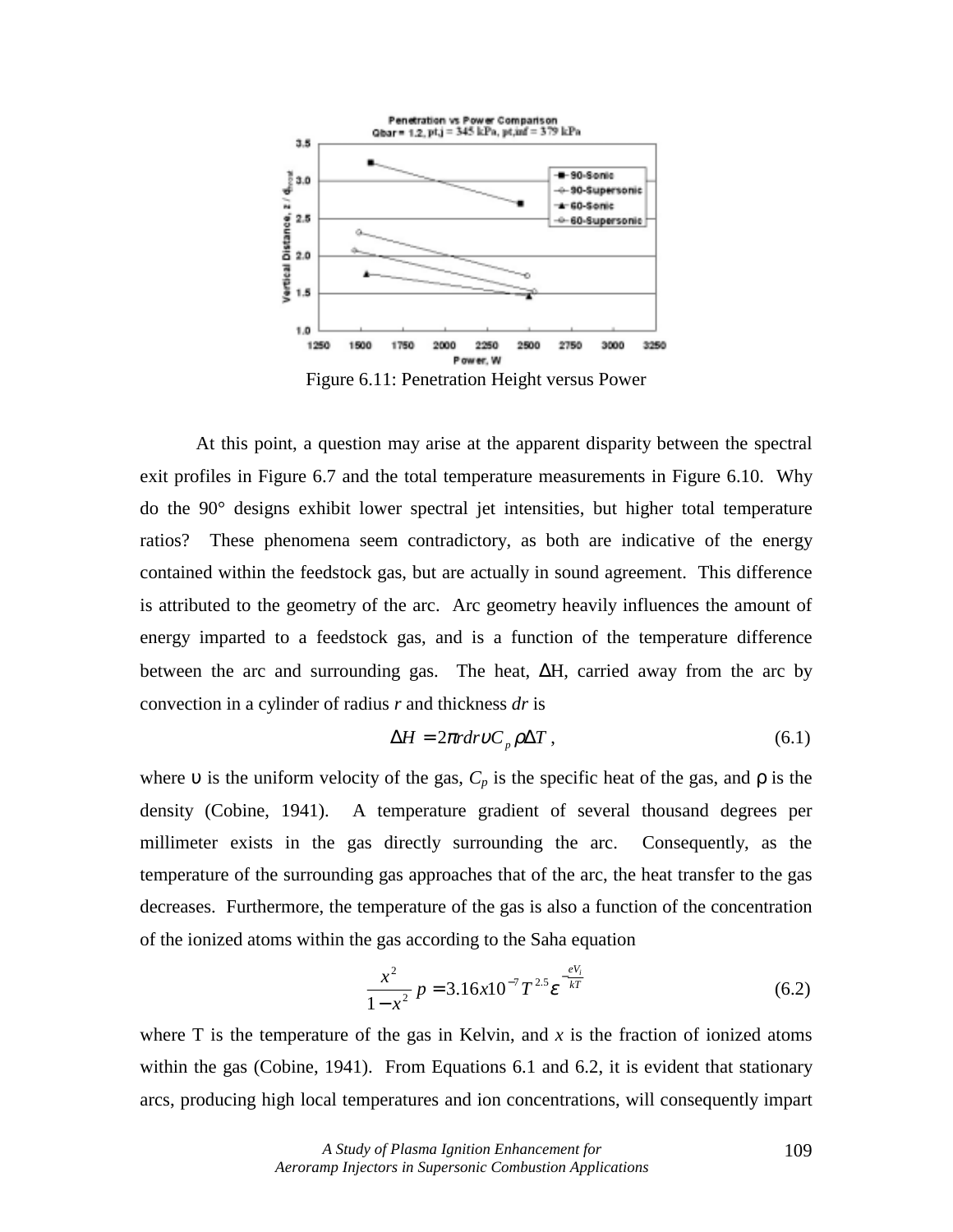less overall thermal energy to the feedstock gas because of the lack of arc motion and a lower temperature gradient between the arc and surrounding gases. This concept is illustrated in Figure 6.12. Notice that in the case of the dynamic arc, the maximum temperature near the arc centerline is lower than for the static arc, but the overall bulk temperature is higher.



Figure 6.12: Illustration of the Relationship Between Arc Motion and Temperature Distributions

From the present experiments, anodes used for transverse injection, with elliptical exit areas, exhibited less arc movement than did anodes used for normal injection. Assuming the arcs produced with both designs are of equal lengths, the design producing a static arc will create higher centerline temperatures within the constrictor but impart less overall energy to the feedstock gas as a result. Upon exit, these gases will have a higher energy density at the center of the constrictor but have a lower bulk energy density than plasma produced by a dynamic arc. Spectrally, these plasmas will appear brighter at the centerline of the constrictor exit, which was observed. However, after mixing with surrounding gases these plasmas will produce lower total temperature measurements downstream. Comparisons of spectral exit and 2D profiles in the following sections will show that 60° designs do indeed produce higher spectral intensities at the exit, but when integrated over the entire plasma jet, produce a lower average rate of photon flux indicating lower energy density, as would be expected.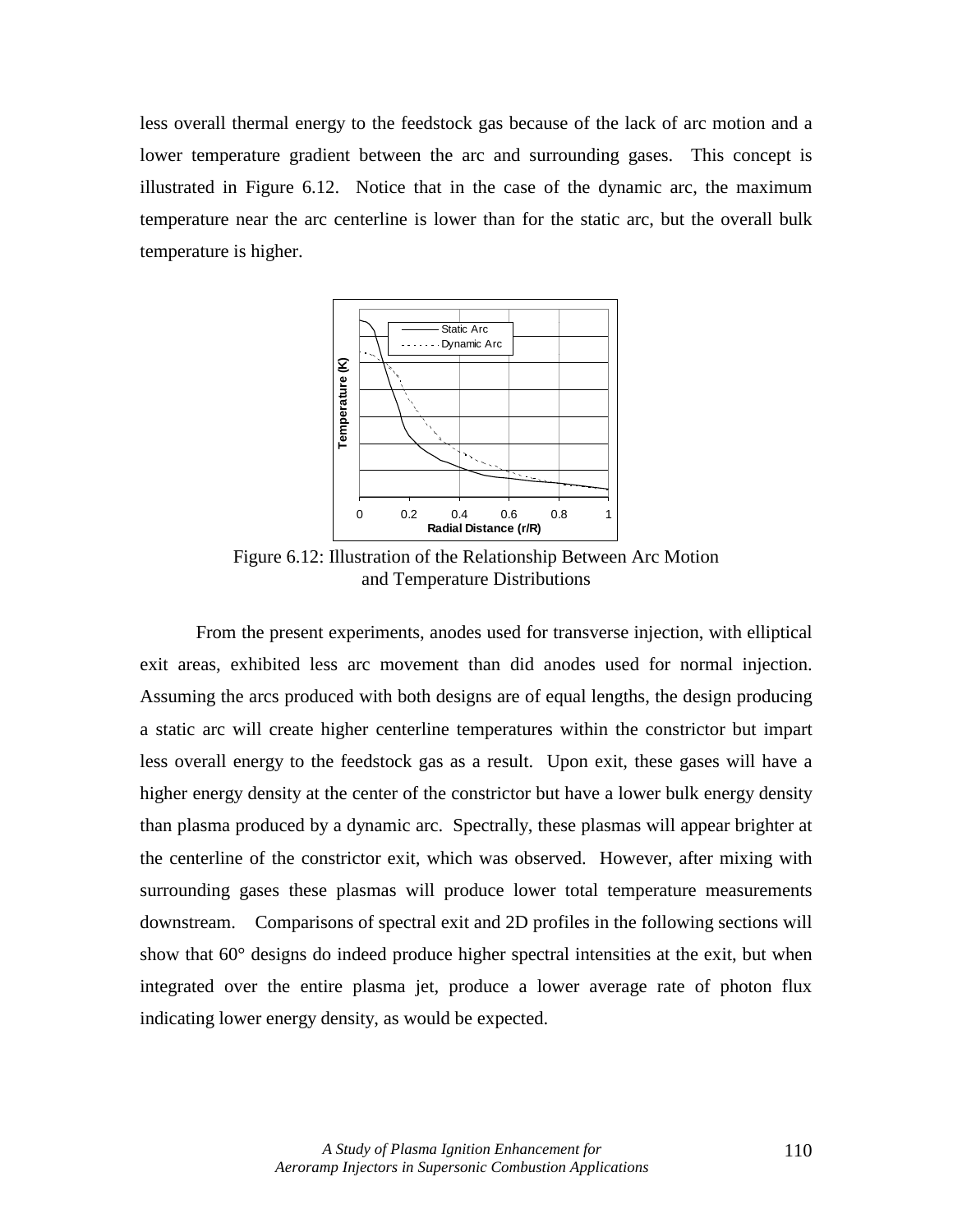## *6.3.2.1: Results for the 90°, 2.54-mm Throat Length, Sonic Anode*

 The 90°-sonic design turned out to be the most stable design tested, with a wide operational power range. The performance of this design was consistent from anode to anode, as well as throughout the lifecycle of the anode, producing repeatable results from the first run to the time it was replaced.

 Figure 6.13 presents the results from the mass flowrate experiments for methane and the effect mass flowrate has on the  $H<sub>β</sub>$  line for a range of powers. Here, the mass flowrate is expressed as a momentum flux ratio, for which a conversion can be found in Appendix C. From the chart, the maximum intensity of the  $H<sub>β</sub>$  line is observed to decrease for higher mass flowrates. This is a combination of two effects, the constriction of the arc, and the increase in thermal mass of the feedstock gas. An increase in thermal mass reduces the temperature rise of the feedstock gas by

$$
\dot{Q} = \dot{m} C_p \Delta T, \qquad (6.3)
$$

assuming the heat transfer rate from the arc remains constant. Referring back to Equation 6.2, this will result in a lower ionization concentration and spectral intensity, assuming the arc power remains constant. Furthermore, higher mass flowrates create higher pressures within the constrictor volume, causing the arc to contract. This contraction increases the temperature at the arc core, but reduces the overall diameter of the arc and consequently the area over which heat transfer can occur. The energy imparted to the gas is a function of both the arc radius and temperature, but can be reduced to

$$
EI = Ap^m \tag{6.4}
$$

where *E* is the voltage gradient (V/cm), *I* is the arc current (A), *A* is a constant, and *p* is the gas pressure raised to a power of *m.* The exponent *m* is always less than one and depends on the gas surrounding the arc (Cobine, 1941). It is clear that an increase in pressure causes the heat transfer to the gas to increase, but this energy transfer is actually a very weak function of pressure and the addition of mass flowrate is much more dominant. As a result, the overall energy density of the gas is reduced, thereby reducing the concentration of excited hydrogen atoms. This trend continues for larger mass flowrates, even though only two flowrates are presented here. The crossing of the trend lines is due to slight intensity variations within the jet with respect to position. It is argued in Section 6.3.2.4 that the lines should be nearly parallel.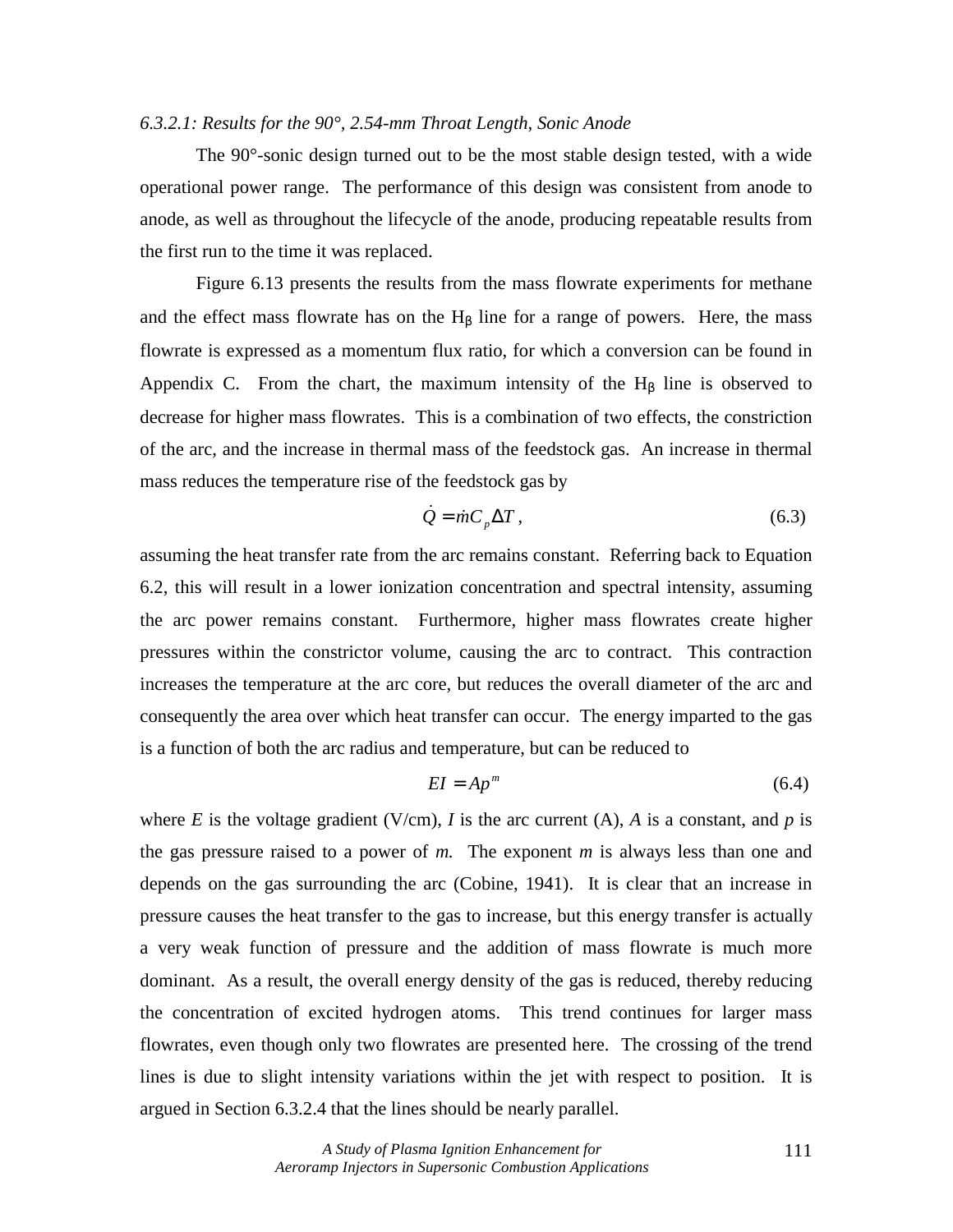

Figure 6.13: Comparison of Exit Profiles for Different Momentum Flux Ratios

Figure 6.14 shows four 2D H<sub>β</sub>-line profiles for the 90 $\degree$ -sonic anode. From these figures, the effects of torch power and momentum flux ratio on the plume shape and maximum observed intensity could be determined. These plots identify three important trends: changes in average rate of photon flux within the plasma jet, changes in the maximum rate of photon flux, Ψ, and changes in the penetration height of the spectral plume. The average rate of photon flux is defined as if the total intensity of the region were spread evenly over the described area, in this case, 2 mm upstream, 4.5 mm downstream, and 5 mm above the torch. In addition, the penetration height is defined as the height at which the rate of photon flux within the jet drops below 2.0 x  $10^6$ photons/mm<sup>2</sup>/sec. This level of photon flux is identified in each plot by a dashed contour. Furthermore, each plot has a unique color scale that corresponds to the rate of photon flux for various points within the plot. The flow is from left to right with the xposition of 0 mm being the center of the torch exit.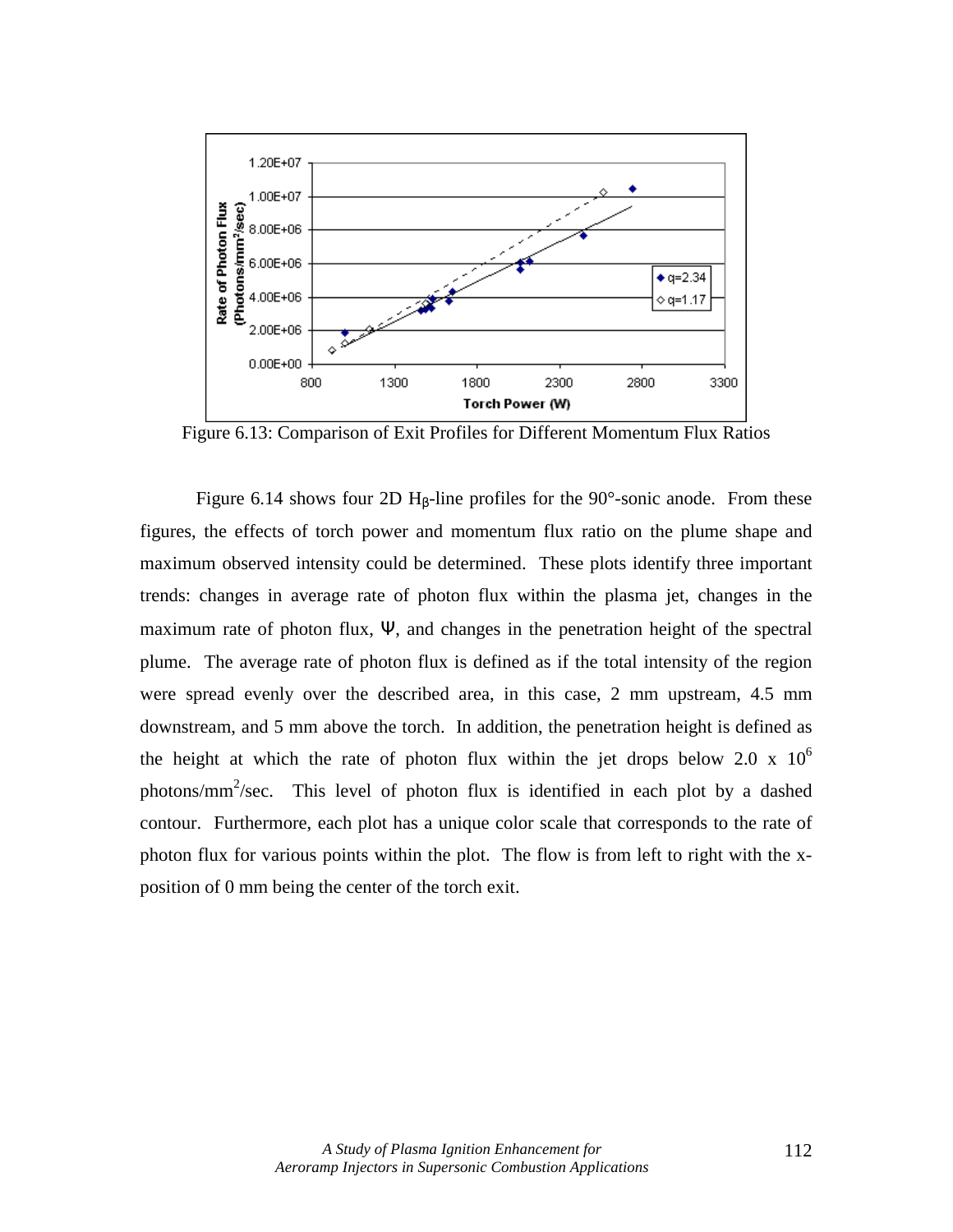

a)  $90^\circ$  Anode, 2.54 mm Throat Length  $q_{bar}$ =1.17 1500 W  $\Psi$ =1.531x10<sup>6</sup> photons/mm<sup>2</sup>/sec



b) 90° Anode, 2.54 mm Throat Length,  $q_{bar}=1.17$ , 2500 W  $\Psi$ =5.044x10<sup>6</sup> photons/mm<sup>2</sup>/sec



Figure 6.14 2D  $H_B$ -Line Profiles for Various Powers and Momentum Flux Ratios

As observed for all the 2D  $H_\beta$ -line profiles shown in Figure 6.13, the spectral maxima occur about 2 mm downstream of the torch exit and slightly above the tunnel floor. This occurs for two reasons. First, the arc attaches on the downstream side of the constrictor, so dissociation due to arc interaction is still occurring for a short distance outside the anode constrictor. Secondly, heat exchange and chemical reactions favor the production of hydrogen atoms within the reaction zone of the plasma jet. The combination of these two effects produces spectral maxima slightly downstream of the torch exit and above the tunnel floor. Recombination occurs shortly thereafter, corresponding to a decrease in the spectral intensity of all species. The shapes of the luminous regions were expected to be toed over due to the strong crossflow. Indeed, observation of the plasma jet through a welding mask verified the jet does toe over, but since hydrogen is such a short lived specie the realization of this is not attained, and the luminous plumes for hydrogen appear as they do in Figure 6.14.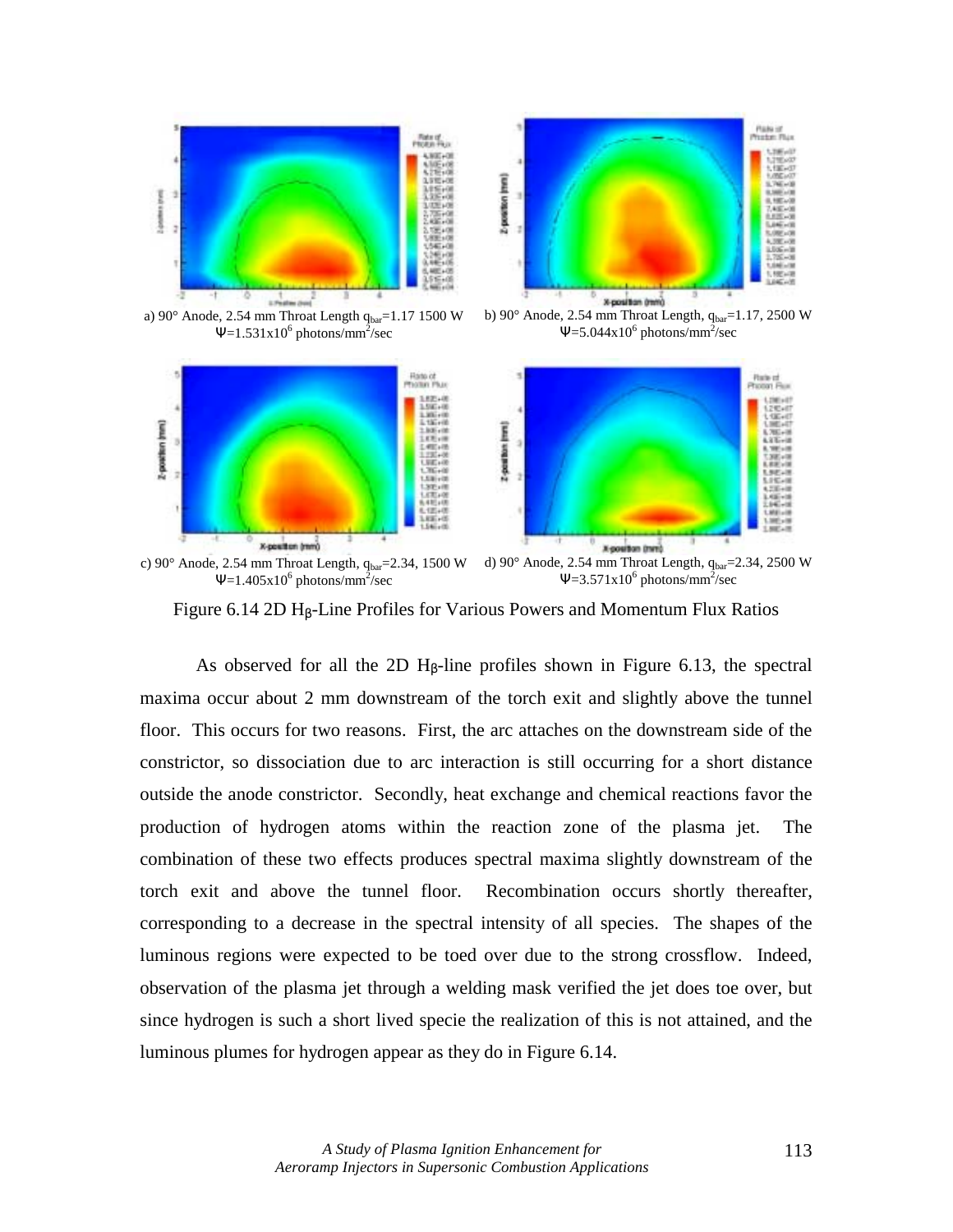Expectedly, increases in power and decreases in feedstock mass flowrate were both observed to cause an increase in the spectral intensity of the jet. Comparison of 6.14a and 6.14b show that increasing the power from 1500 to 2500 W increases the average rate of photon flux by over 230%. Similarly, for the higher mass flowrate cases, 6.14c and 6.14d, the same increase in power only produces an increase in the average rate of photon flux of 154%. The reason that the higher mass flowrate case shows less increase is due to the addition of thermal mass from the feedstock. Higher flowrates than those presented here would be expected to experience even less increase. In addition, the maximum rates of photon flux increase by 169% for the low-flowrate case, and 238% for the high-flowrate case. This agrees well with earlier trends and is caused by arc constriction. High flowrates, which produce higher constrictor pressures, cause the arc to constrict, thereby increasing the temperature of the arc core and the local production of dissociated species. This is observed through the measurement of higher spectral intensities at the exit of the jet, but as discussed earlier, the increase in thermal mass of the feedstock gas causes a lower mean spectral intensity.

Comparison of the intensity contours in Figure 6.14 shows that only the power, and not the flowrate, affects the penetration height of the hydrogen atoms. Increases in power from 1500 to 2500 W exhibit a 1-mm increase in penetration height for both feedstock flowrate cases from 3.5 mm to 4.5 mm. However, increases in the feedstock flowrate produce no change in the penetration height of the excited hydrogen atoms. In addition, the hot core identified by the red and yellow regions, does not always increase in size or intensity with increasing flowrate. This observation, coupled with the fact that power exhibits only slight influence on the penetration height, indicates that methods to increase the penetration height should be found outside the plasma torch, such as an aeroramp.

Figure 6.15 shows four centerline total temperature profiles, for which the corresponding 2D profiles are shown in Figure 6.16. Four runs are presented here ranging from 900 to 2800 W. As would be expected, increasing the torch power produces a corresponding increase in the maximum measured total temperature, but appears to have little affect on the penetration height. This was not an unexpected trend as the penetration height is only a weak function of the stagnation temperature of the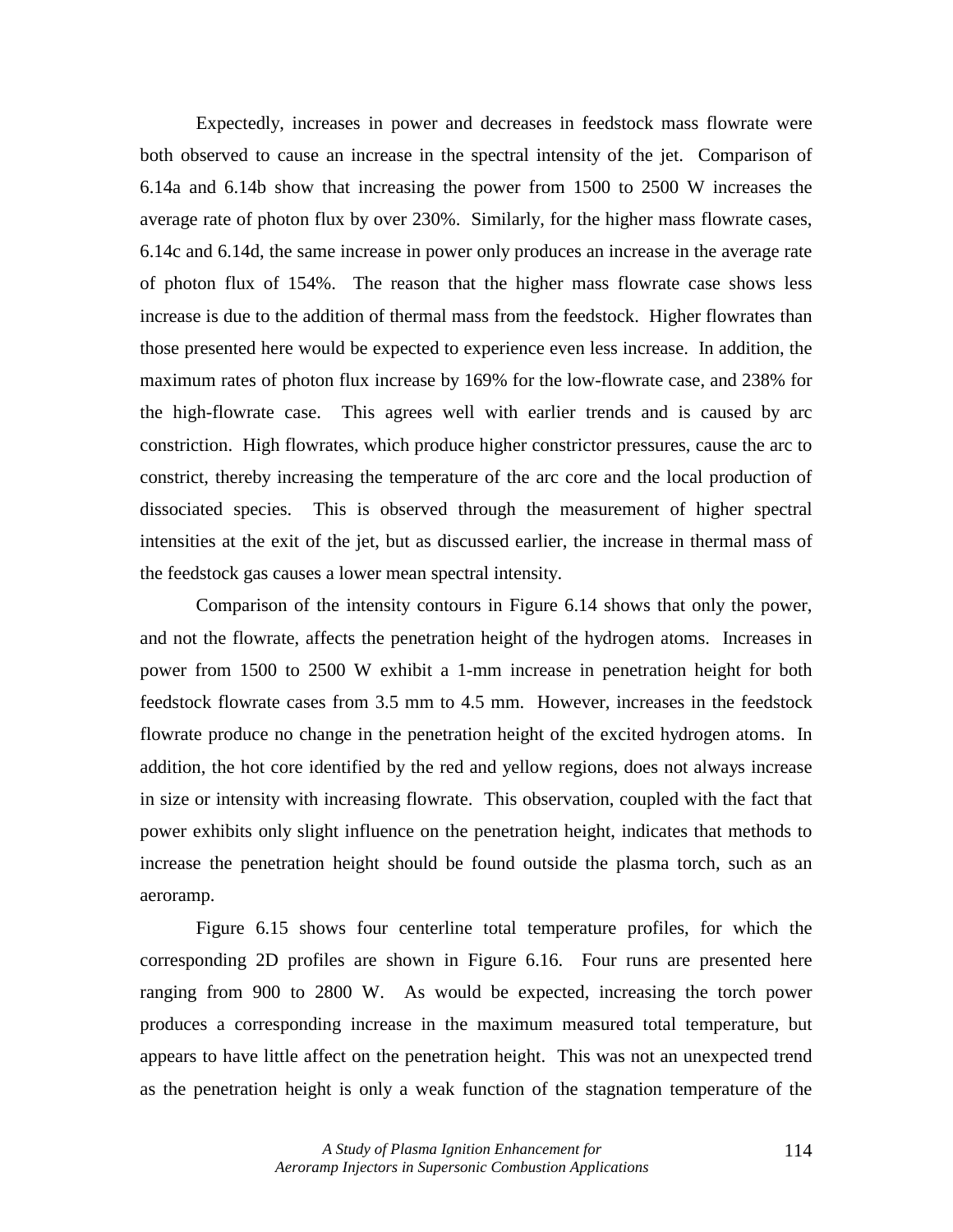feedstock gas (Chrans and Collins, 1970). As an item of interest, the 930-W profile was produced during the  $55<sup>th</sup>$  run of a molybdenum anode, a testimony to the durability of the material.



Figure 6.15: Centerline Temperature Measurements for 90°, 2.54-mm Sonic Anode

The 2D temperature profiles shown in Figure 6.16 exhibit several important trends involving the momentum flux ratio of the torch and torch input power. First, the height of the plumes increases with increases in the momentum flux ratio for both the 1500 and 2500-W cases. However, the height of the plume core changes little with input power and for both the 1500 and 2500-W cases. For a momentum flux ratio of 1.17, the height of the core is located about three equivalent diameters,  $d_{eq}$ , above the tunnel floor and slightly to the left of the torch centerline. (For a definition of  $d_{eq}$  refer to Appendix C.) Increasing the momentum flux ratio to 2.34 increased the penetration height of the core by one full diameter, for both 1500 and 2500 W, and brought the plume fully off the floor.

Increases in the mass flowrate also caused a decrease in the maximum measured total temperature ratios. For 1500 W, Figures 6.16a and 6.16c, doubling the momentum flux ratio decreased the maximum total temperature ratio by 6%, from 1.26 to 1.19. The 2500-W cases also experienced this trend, although the difference was almost three times larger at 16%, a drop from 1.68 to 1.42. This is not to imply that the energy imparted to the feedstock gas by the arc under these conditions is less, but rather the measured value of total temperature is less due to the addition of thermal mass. In fact, the total energy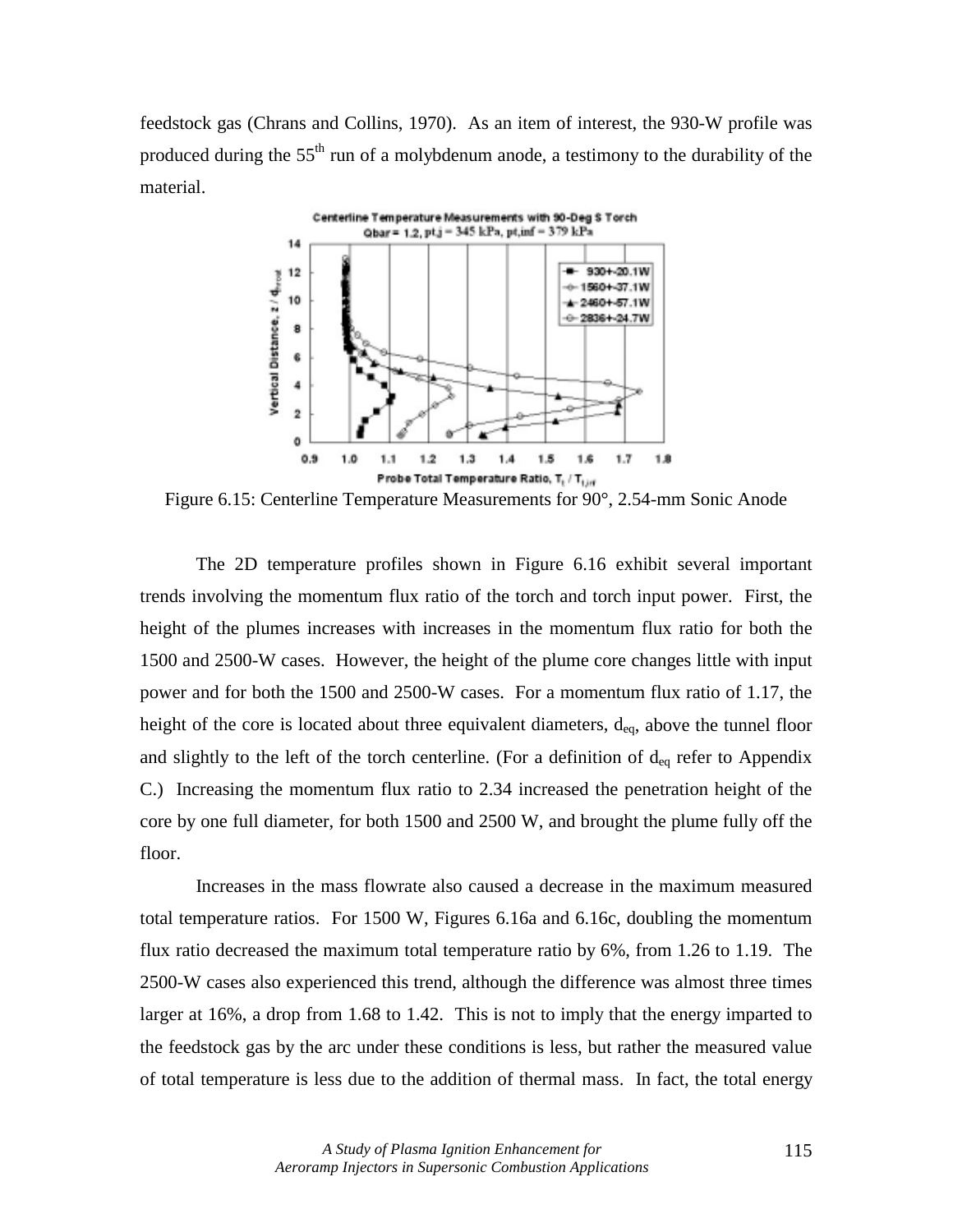may even be higher according to Equation 6.4, but the bulk temperature and average spectral intensity are lower due to the added mass.



Figure 6.16: 2D Temperature Profiles Comparing Power and Momentum Flux Ratio Variations

 Stereoscopic investigation of the 90° short-throat anode after testing confirmed that the arc attachment point was located on the downstream side of the anode constrictor, as shown in Figure 6.17 (flow is from left to right). Molten runoff (1), which was present with other anodes, appears to propagate much further here than in other experiments. A shallow cavity can be seen directly downstream of the constrictor (2), which appears to be the source of the runoff and, because of its size and shape, indicates the arc attachment point was not static during the testing. This cavity is bordered by a shallow buildup of molybdenum (3), which is curved to conform to the outer edge of the cavity. Also two minor cracks are present near the constrictor exit, evidence of thermal loading of the material (4). Finally, a small spire of molybdenum can be seen on the lower edge of the constrictor exit (5), formed by the rapid cooling of the molybdenum by the crossflow.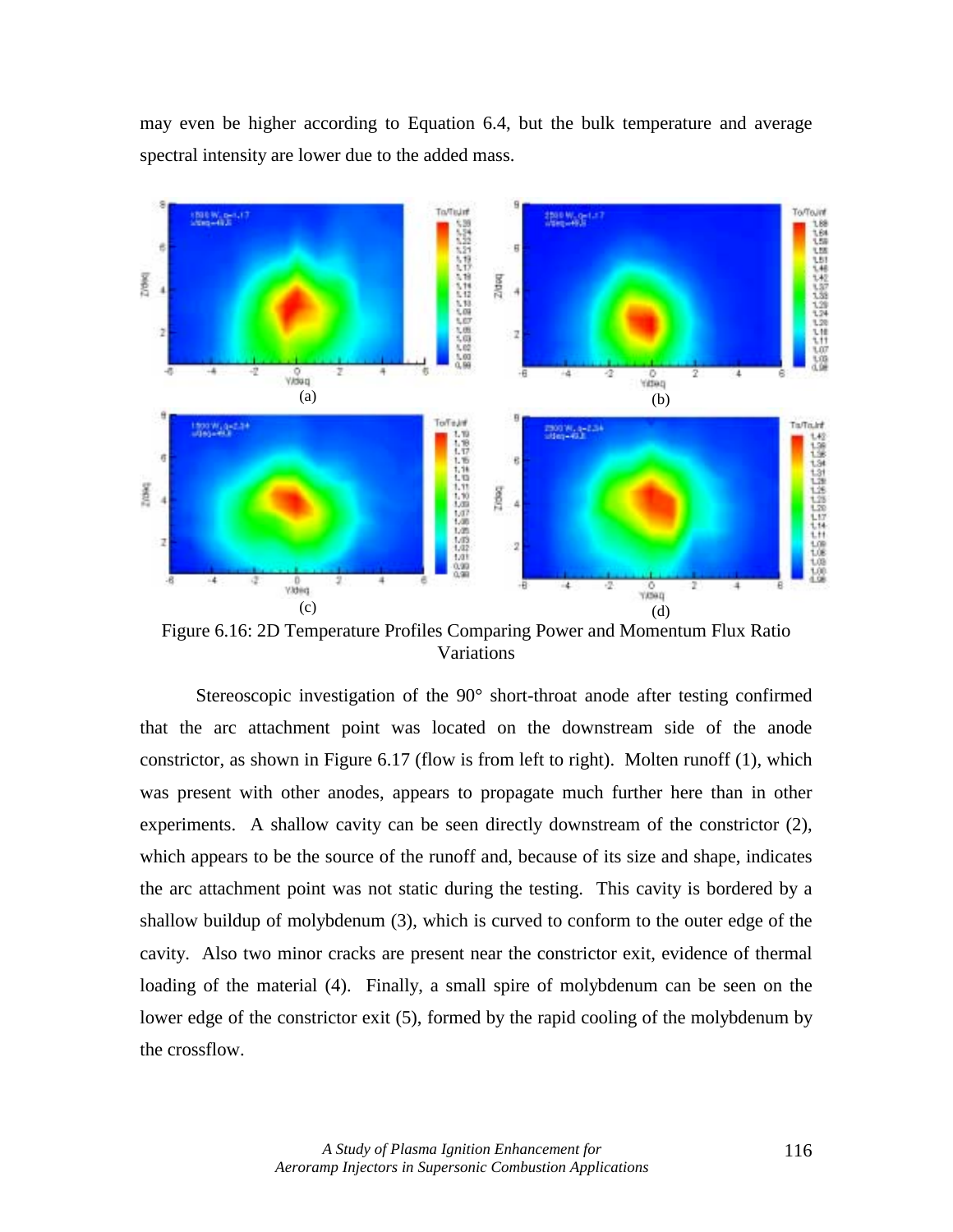

Figure 6.17: Close-up Photograph of 90°, 2.34-mm Throat Length Sonic Anode

## *6.3.2.2: Results for the 90°, 3.12 mm Throat Length, Sonic Anode*

Results for the 90°-sonic-long design are rather sparse because the stability of the design was poor. Of the fourteen total attempted runs with this design, the torch either failed to ignite, or extinguished shortly after ignition in six of them. In addition, after several runs, it was impossible to operate the torch below 1500 W. The cause for this poor operability is the extended throat length, for which a much higher voltage was required to sustain the longer arc column. Since the cathode tips extends partially into the anode constrictor, a 25% increase in the constrictor length from 2.54 to 3.12 mm causes a theoretical increase of 48% in arc length. This increase is substantial and, in this case, caused the operability of the design to be quite poor.

 All of the spectroscopic data for this design has been presented in Figure 6.7, where it was shown that the intensity of the  $H<sub>\beta</sub>$  line increased linearly with torch power. The remainder of the available temperature data is shown below in Figure 6.18, supplementing the data from Figure 6.10. Only high power cases are available since tests involving lower powers were used to identify the plume centerline and then power had to be increased to ensure operation. Runs from 2700 to 3400 W are shown and, as with the short throat design, the penetration height is affected little by the torch input power. In comparison to the temperature data in Figure 6.11, the penetration height of the 90° sonic-long design is around three  $d_{eq}$ , slightly below the 90 $^{\circ}$ -sonic design, but well above the 90° supersonic design.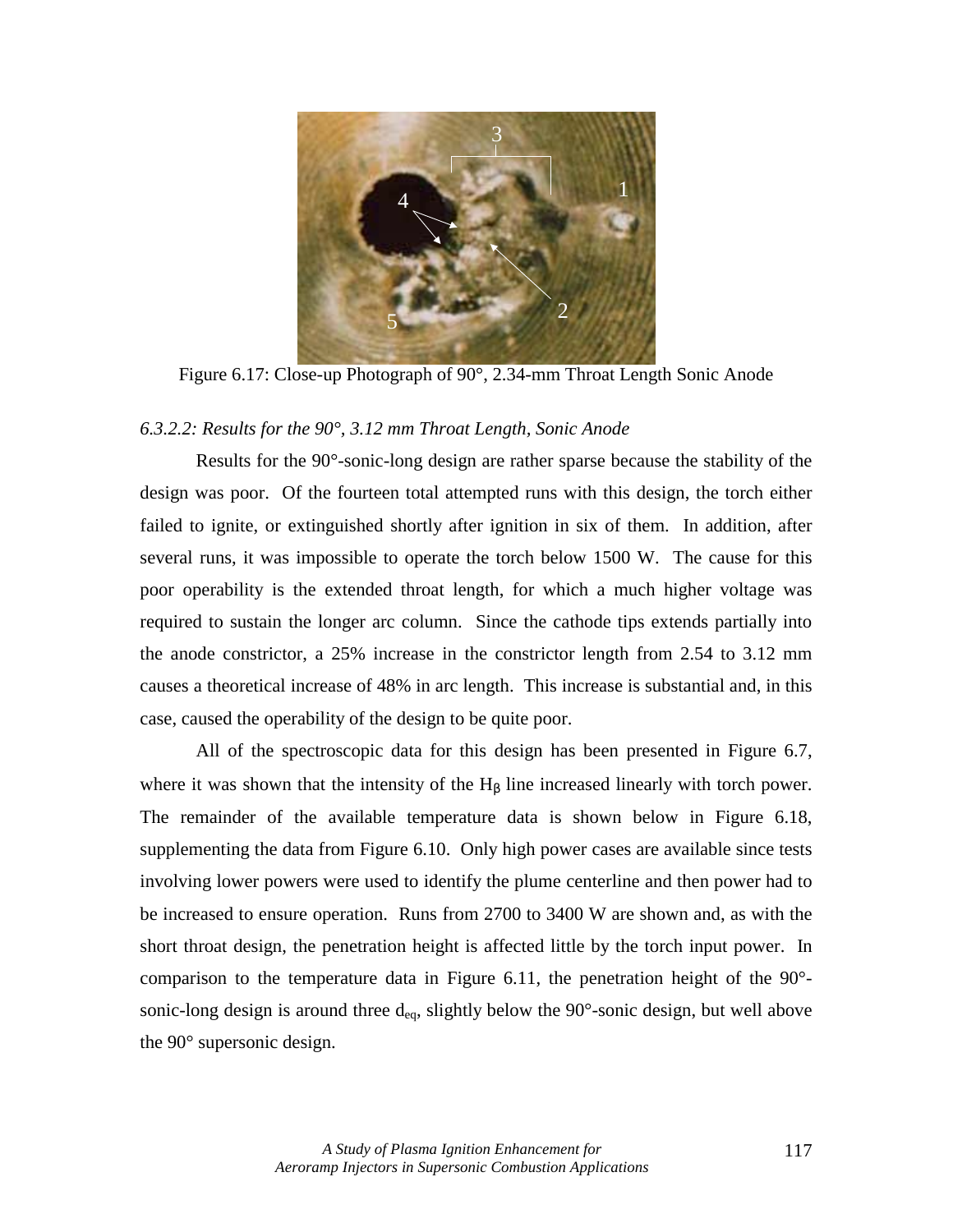

Figure 6.18: Centerline Temperature Measurements for 90°, 3.12-mm Sonic Anode

 The stereoscopic investigation of the 90°-sonic-long anode showed features similar to the short-throated counterpart. A close-up photograph of the anode is shown in Figure 6.19 where flow is from left to right and with the line-of-sight originating slightly upstream of the anode exit. As was found to be characteristic with normal injection anodes, the arc attached solely on the downstream side of the constrictor, evidenced by a large once-molten molybdenum bead (1). An area of buildup (2) has been formed directly downstream of this region, creating a separation zone where soot deposits have collected (3). The anode constrictor has been severely eroded on the downstream side, more so than with the short-throat anode even though testing was shorter. This high level of erosion is characterized by deep vertical channels (4), which have been cut away by the arc, and formed as a result of the higher voltage necessary to sustain the arc. Also, two short spires (5 and 6) border the eroded section of the anode throat, and seem to be the center of two regions of light discoloration, characteristic of heat treatment removal. Evidence of heat treatment removal is present downstream of the anode exit (7). Here the heat treatment removal appears to be the cause of heat transfer from the plasma plume due to the plume-like shape of the affected area.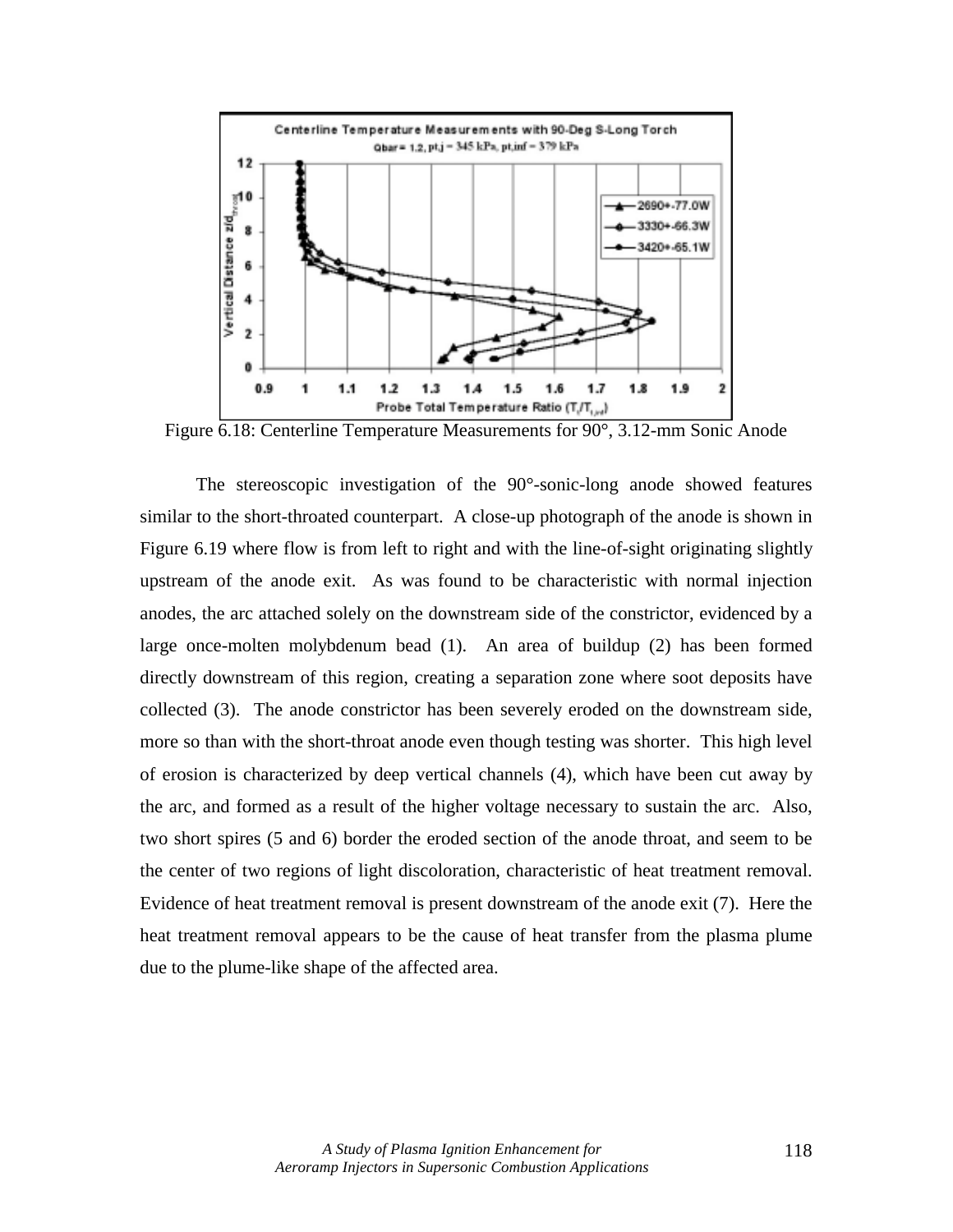

Figure 6.19: Photograph of the 90°, 3.12 mm Throat Length, Sonic Anode

# *6.3.2.3: Results for the 90°, Supersonic Anode*

The addition of a supersonic nozzle to the anode constrictor did not produce the anticipated gains in radical or thermal penetration height. As discussed earlier, the spectrographic data presented in Figure 6.7 showed that the plasma generated within the constrictor did not penetrate the exit plane of the nozzle, except above 1700 W. This essentially nullifies any effectiveness of this design for igniting cross-flowing fuel when operated below this power limit. The temperature data presented is rather limited and reflects the senselessness to fully investigate the performance of this design. However, it should be mentioned that the reliability of this design was good due to the short arc length, and the torch power fluctuated little during the tests as shown by the power fluctuations in the legend of Figure 6.20.

Figure 6.20 shows centerline total temperature profiles for powers ranging from 1000 to 2500 W. As with the other 90° designs, the penetration height is not affected by the torch power, and unfortunately, is not increased through the addition of a supersonic nozzle. It was hoped that the addition of a supersonic nozzle would improve the thermal penetration height over the sonic designs, but it is quite clear that the penetration height of the plume is rather low, just under 2  $d_{eq}$  for all but the 1460-W case. Work in the 1960s by Schetz et al. (1968) demonstrated that a supersonic nozzle does produce some small penetration benefit over a sonic nozzle, but the authors note that, "the only effective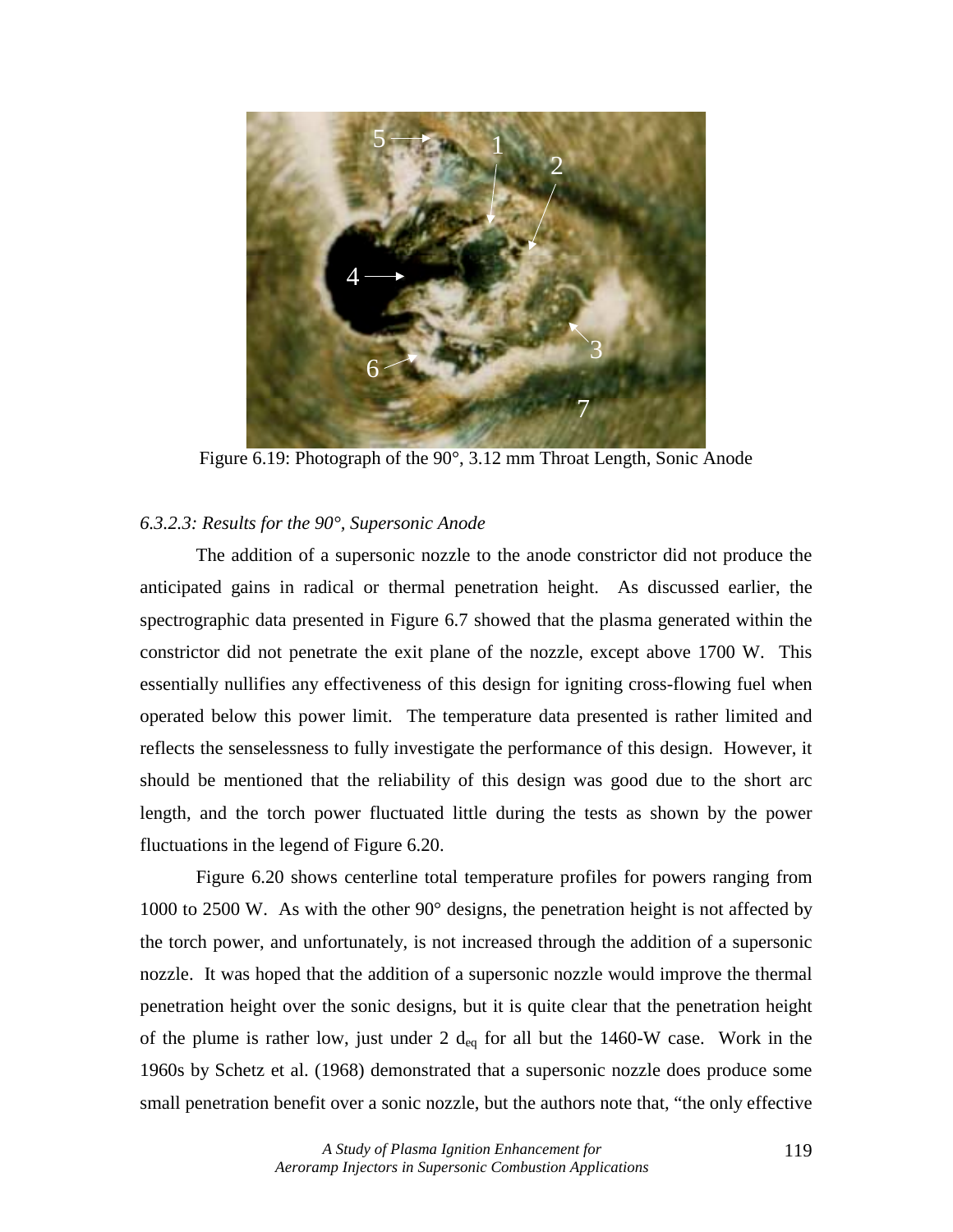way of changing the penetration of a given amount of fluid through a round hole is by changing the Mach number." In the present case, it appears that the plasma negates, or rather reverses these benefits. According to Rayleigh's theory, a flow, whether subsonic or supersonic, will approach Mach 1 as it is heated. The heating due to the presence of the arc and plasma prevents the nozzle from producing supersonic flow at the exit plane. On a positive note, this design does produce higher total temperature ratios compared to the other two 90° designs. This is likely a result of poor mixing, but may also be attributed to some limited combustion near the nozzle exit where the plasma and heated methane interact with the air stream.



Figure 6.20: Centerline Temperature Measurements for the 90° Supersonic Design

Figure 6.21 shows a 2D total temperature ratio profile, and demonstrates the poor penetration performance of this design. The plume essentially has been trapped on the tunnel floor, with the plume core penetrating just under  $2 d_{eq}$ , and the maximum height of the plume just under 4  $d_{eq}$ . It should be noted that total temperature plumes normally produce symmetric profiles, but in this case a bad set of data at  $y/d_{eq} = 3$  causes a peak to occur, which normally would not be present. The core of the plume is oriented along the centerline of the torch indicating that the swirl has had no affect in pushing the plume off to either side. It is clear then, both from the temperature data, and more specifically the spectral data, that the addition of a supersonic diverging nozzle to a normally oriented anode serves only to decrease the amount of energy available for the ignition of fuel. In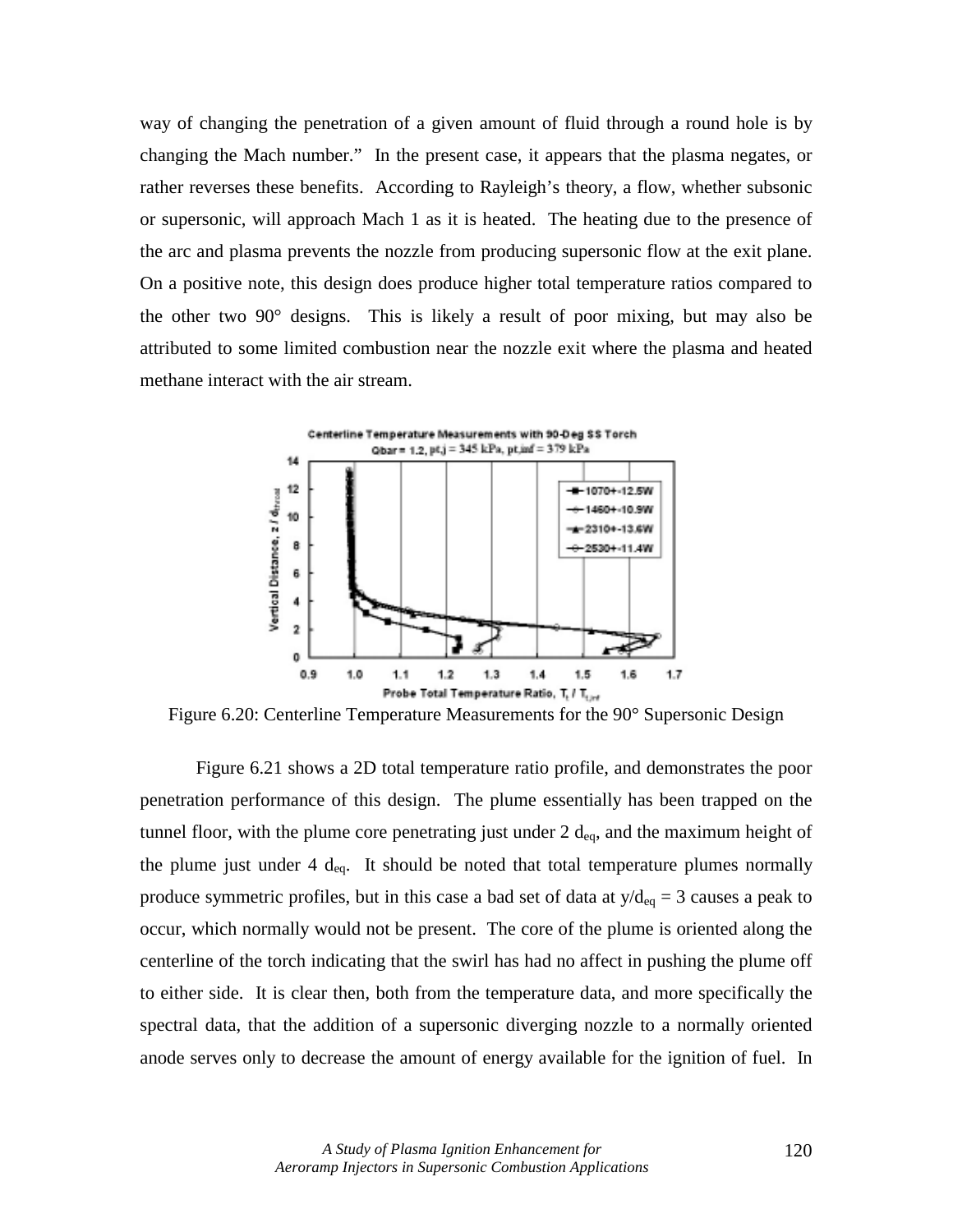addition, the penetration height of this energy is reduced as well, evidenced by the downstream temperature probing.



Figure 6.21: 2D Temperature Profile for the 90° Supersonic Design

Two photographs were taken of the  $90^{\circ}$  supersonic anode after testing and are shown in Figure 6.22, with flow from left to right. Analysis of the anode through the stereoscope showed that quite a bit of erosion of the anode had taken place, producing the broad, uneven flows seen in the nozzle. The pictures are somewhat misleading; the thickness of these flows is rather shallow. However, the important point to mention here is that, in regards to a supersonic nozzle, any amount of erosion destroys the flowfield of the nozzle, negating the purpose for which it was intended. In Figure 6.22a, the angle of view from slightly upstream so that the nozzle and deposits left by the plume can both be seen. The yellow-orange regions downstream of the nozzle (1) are deposits left by the plasma jet and are not caused by heat treatment removal. The center of the plume is white in color mixed with some orange, and then transitions to yellow on the outer edges. It is believed that these deposits are the result of compressor oil from the tunnel compressor being swept downstream into the plasma jet and then burned. Figure 6.22b is a close-up of the nozzle and shows a complex flow pattern of the molybdenum that has been melted and swept through the nozzle (2). The arc attachment point appears to be at the border of the throat and nozzle since the flows originate from this point (3). In addition, the flows have a blackened appearance caused by the close proximity of the methane plasma jet.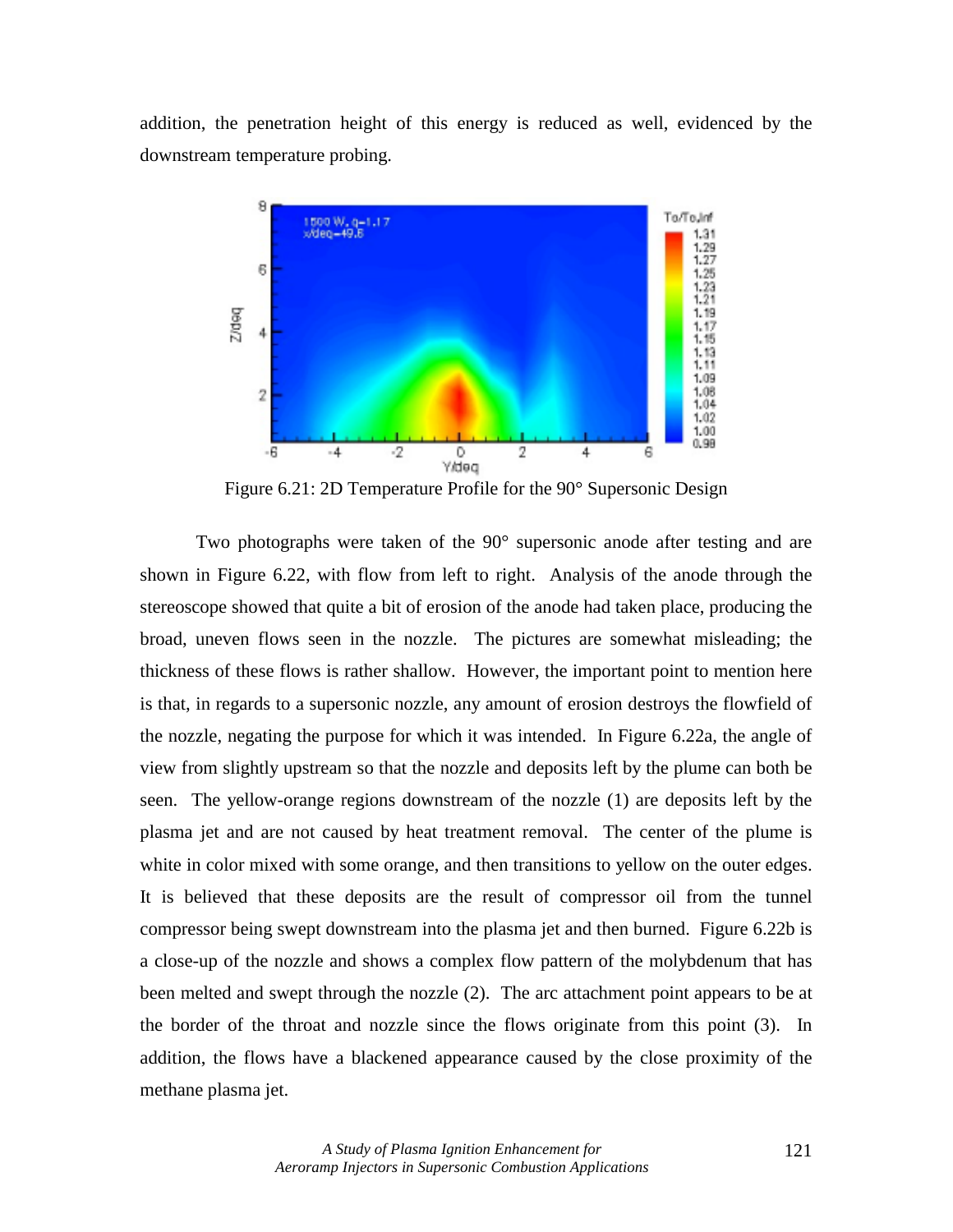



(a) Photograph Showing Nozzle and Downstream Plume Deposits (b) Close-up of nozzle region Figure 6.22: Photographs of the 90° Supersonic Anode

## *6.3.2.4: Results for the 60°, 2.54-mm Throat Length, Sonic Anode*

The 60°-sonic design produced repeatable results and exhibited steady performance due to the short constrictor length. Even for tests above 3000 W, torch power varied only slightly from the mean by 1%. The design was easily started for all powers tested. In addition, the erosion rate for the design was slightly higher than for the 90° cases because of the thin region on the upstream side of the constrictor.

Spectrographic evaluation of the  $60^{\circ}$ -sonic design produced a 2D H<sub>β</sub>-line profile with a tilted plume structure. As shown in Figure 6.23, the effect of transverse injection can be seen clearly by the angling of the plasma jet core as well as the outer edges of the region of excited hydrogen. The maximum intensity occurs just downstream of the constrictor exit as expected, but closer to the constrictor exit than for the 90° sonic designs. As discussed earlier, the location of this region is a function of both arc location and the recombination rate of hydrogen. In this case, the arc location has moved slightly upstream as compared to the 90° cases, and the location of this region has moved accordingly. The average rate of photon flux,  $\Psi$ , compared to the 90 $^{\circ}$ -sonic design for the same conditions, is 18% lower. This is significant and indicates that for the same power input, this particular geometry produces fewer excited hydrogen atoms. With the goal of using the torch as an igniter, this particular design is inferior based solely on this observation. In addition, the penetration height of the excited hydrogen region is 3.75 mm, slightly lower than the 90° design for the same conditions. Upstream diffusion of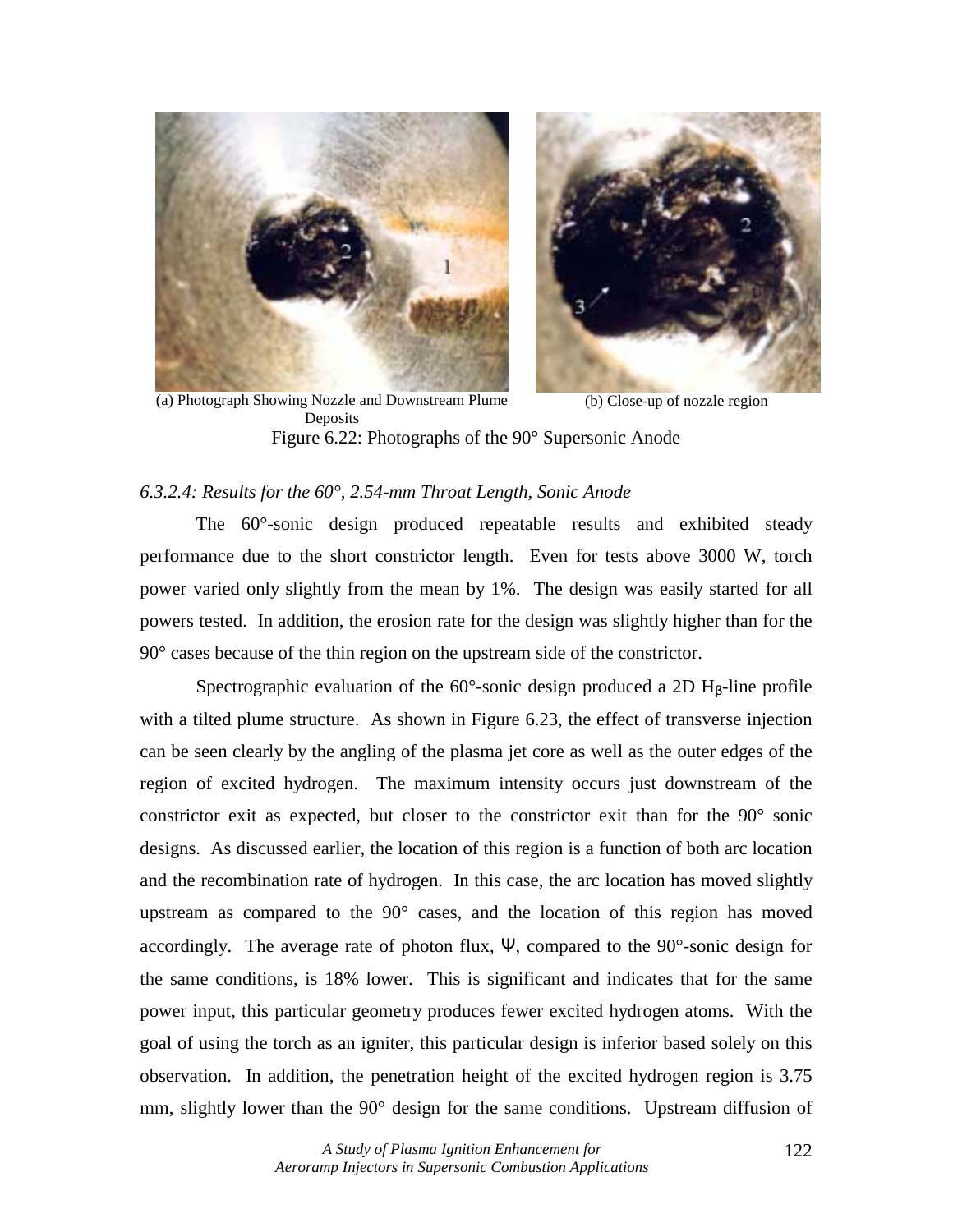excited hydrogen atoms into the separation zone persists for almost 3 mm, caused by erosion of the thin, upstream portion of the constrictor exit.



 $(q_{bar}=1.17, 1500 W)$ 

Figure 6.24 shows centerline temperature measurements for five runs ranging from 1100 to 3400 W. Although the penetration height of this design was generally poorer than for the 90° designs, this trend worsens for lower powers. The penetration height is well below 1  $d_{eq}$  for the 1100-W case, and increases slightly to 2  $d_{eq}$  for 1530 W. Penetration height for powers above this limit changes little until 3400 W when the penetration height increases slightly to just above  $2 d_{eq}$ .



Figure 6.24: Centerline Temperature Measurements for the 60°, 2.54-mm Sonic Anode

A 2D total temperature plot is shown in Figure 6.25 for a torch input power of 1500 W and a momentum flux ratio of 1.17. It is clear from this plot that the thermal

> *A Study of Plasma Ignition Enhancement for Aeroramp Injectors in Supersonic Combustion Applications*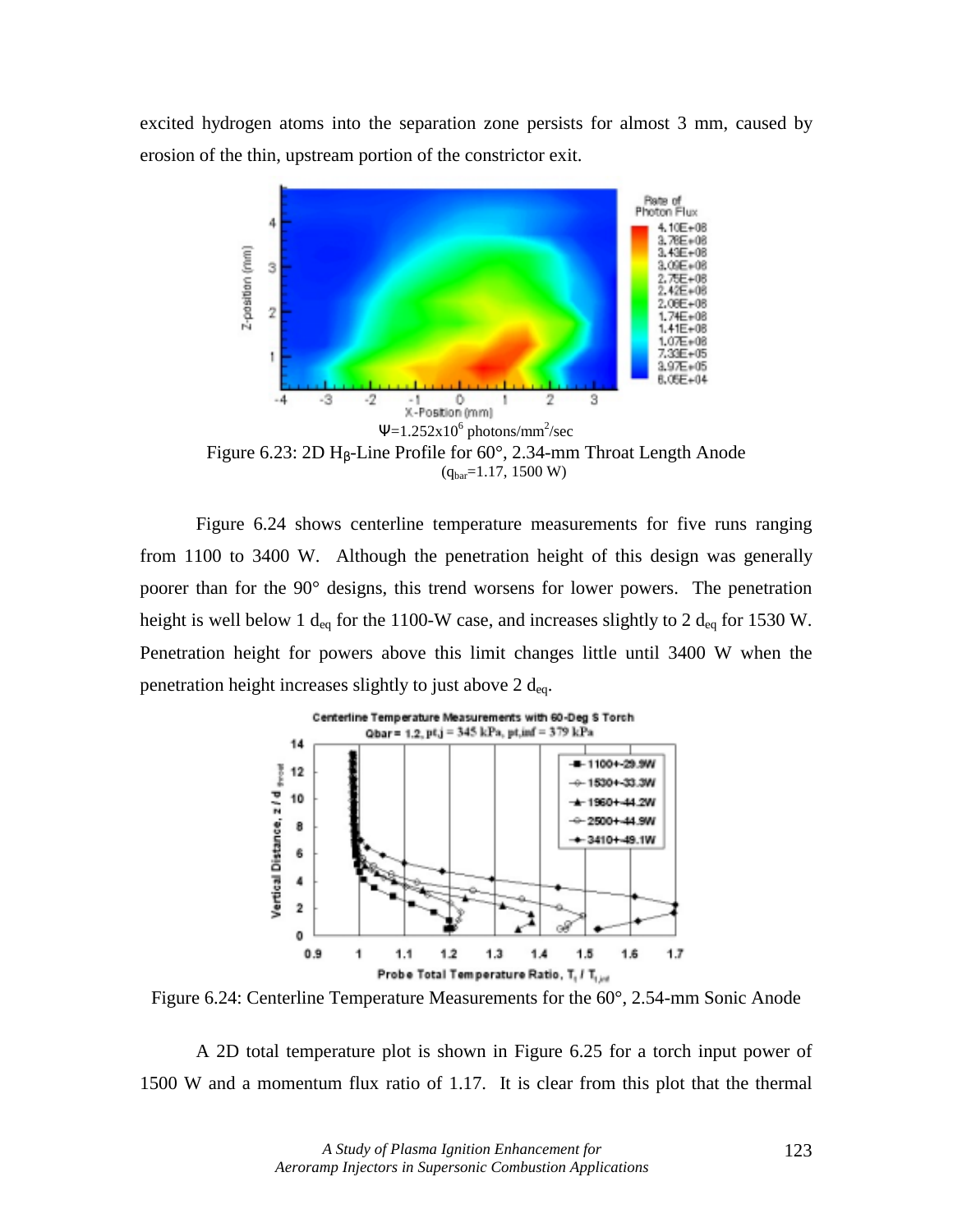energy produced by the torch is trapped along the tunnel floor. The plume core penetrates to a height of  $2 d_{eq}$ , with the maximum height of the plume reaching just under 5  $d_{eq}$ . Comparison to the 90°-sonic design shows that the penetration characteristics of the 60°-sonic design are much worse, in addition to the maximum total temperature ratio also being slightly lower. Also, the plume core is centered around  $-0.5 d_{eq}$  indicating that the swirl has had some effect in rolling the plume off the centerline. It is clear, both from the spectral and temperature data, that for the present purposes the 60°-sonic design is inferior to the 90°-sonic design, in all aspects. It produces plasma with lower concentration of hydrogen atoms, plumes with lower total temperatures, and demonstrates poor mixing and penetration characteristics.



Figure 6.25: 2D Temperature Profile for 60°, 2.54-mm Throat Length Anode

Shown in Figure 6.26 is a photograph of the  $60^{\circ}$  short-throat anode after testing, where flow is from left to right. Expectedly, arc attachment occurred on the upstream side of the anode exit, evidenced by a deep, curved cavity (1), extending around the upstream portion of the constrictor. As mentioned earlier, the wall thickness of the anode in this region is thin, and therefore is susceptible to high rates of erosion resulting in loss of the flowfield profile. Inside the cavity is a bead of molybdenum (2), indicative of the main arc attachment point, and also a crack (3), evidence of thermal loading. The most interesting structural feature on this anode is the flow that occurred on the upper side of the throat. Here, molybdenum was melted by the arc and then swept downstream (4). At the end of the flow, the molybdenum lifts up off of the anode surface causing a formation like that of paper being blown off of a table (5). More importantly, the size of this flow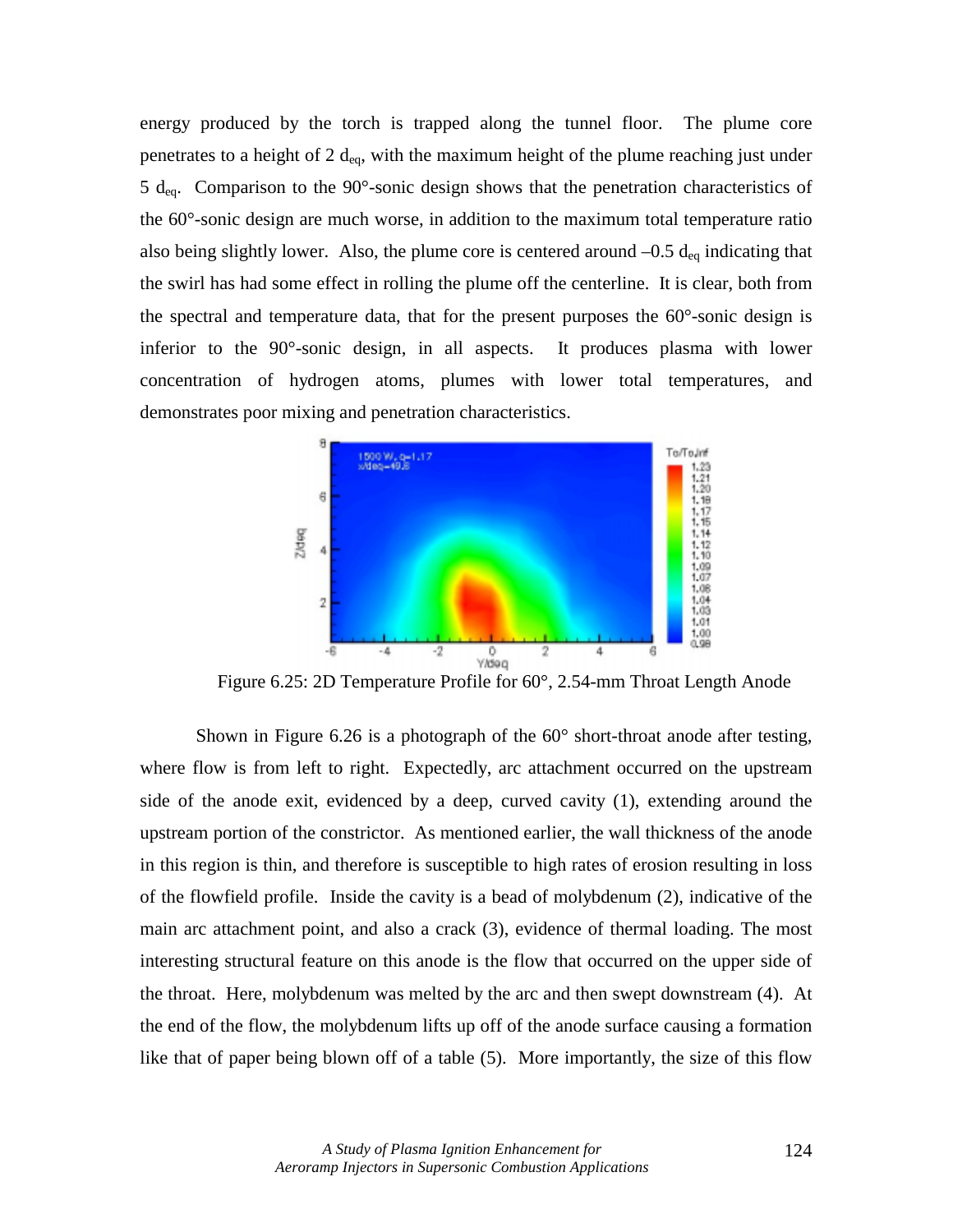more clearly indicates the amount of material removed from the upstream portion of the constrictor.



Figure 6.26: Anode Wear on the 60°, 2.54-mm Throat Length, Sonic Anode

# *6.3.2.5: Results for the 60°, 3.12 mm Throat Length, Sonic Anode*

Despite the increased throat length, the 60°-sonic-long design was quite stable, and did not suffer from starting problems like those experienced with the 90°-sonic-long design. The repeatability and stability of performance allowed in-depth study of the design on a spectroscopic and thermal basis. Spectrographic and temperature measurements were taken for various powers and momentum flux ratios to provide a means of evaluating how the design operated under various conditions.

 Spectrographic evaluation of the 60°-sonic-long design showed that increasing the momentum flux ratio of the torch lowered the spectral intensity of the  $H<sub>β</sub>$  line through the power range of interest. The data shown in Figure 6.27 represent a similar trend as with the 90°-sonic-short design in Figure 6.13, except that the two linear models do not intersect. For a given rate of photon flux, the increased power requirement for the high momentum flux ratio case can be attributed to the constriction of the arc. With the rate of photon flux plotted against current, the trend lines are closer, but still distinctly separate, indicating that the arc geometry also affects the rate of excited hydrogen production. The x-intercept of the trend line corresponds to the point at which radical production is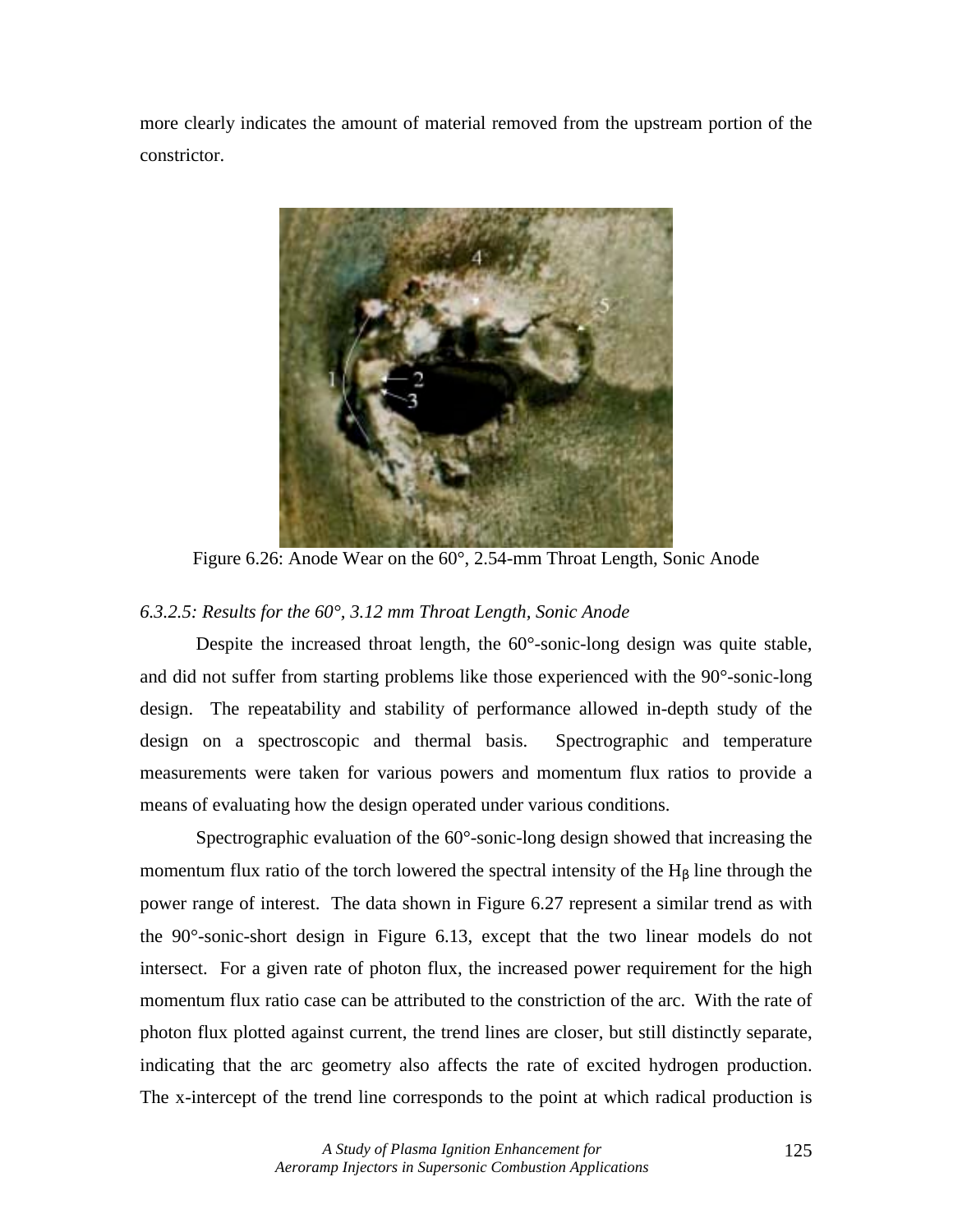zero, or more accurately, the theoretical power limit below which torch operation is prohibited with the present power supply configuration. Extrapolation of the trend lines show that the lower momentum flux ratio trend line intersects the x-axis at 1250 W, while for the higher momentum flux ratio, the intercept is 1400 W. For the given flowrates, the torch could not be started below these limits, verifying that spectroscopic analysis of the plasma jet could be used to determine the theoretical limit below which an arc cannot be sustained.



Figure 6.27: Comparison of Exit Profiles for Different Momentum Flux Ratios

Two 2D  $H_8$ -line intensity profiles are presented in Figure 6.28 for 2500 W and two momentum flux ratios. The plumes produced for this design exhibit characteristics of both the 60° and 90°-sonic designs. The region of excited hydrogen exhibits much the same overall shape as for the 90°-sonic design, but retains the characteristic tilted core observed with the 60°-sonic design. In addition, the upstream diffusion of excited hydrogen atoms is still evident, caused by the erosion of the upstream portion of the anode constrictor. Also, the region of maximum intensity is still closely oriented to the constrictor exit, caused by the location of the arc attachment point. The increased mass flowrate decreased both the maximum and average rates of photon flux by 18%. As with the spectroscopic studies for the other designs, the penetration height does not seem to be affected by the feedstock flowrate. Only the plume intensity showed dependence on feedstock flowrate.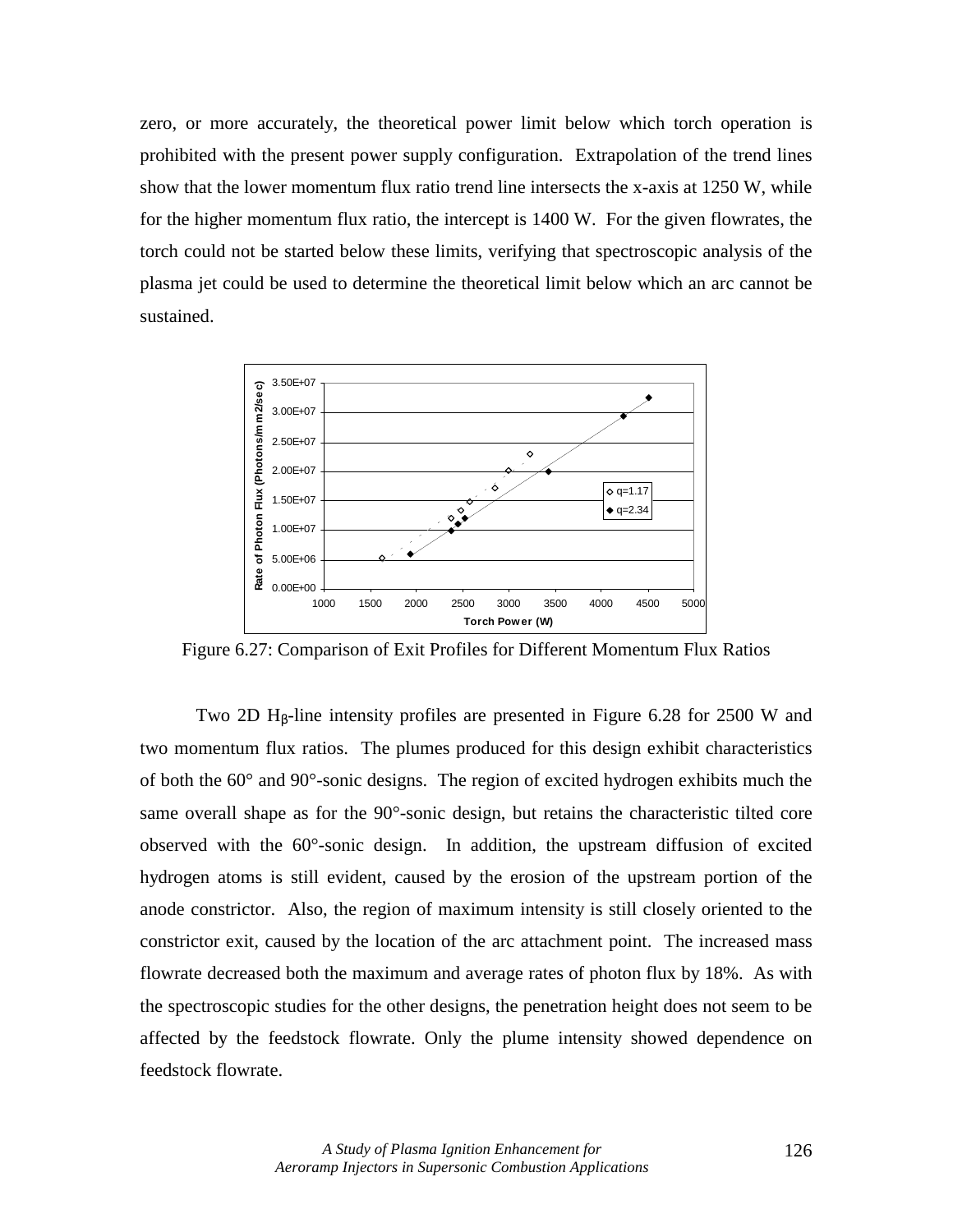

Figure 6.28: 2D Hβ-Line Profiles for Various Momentum Flux Ratios

Total temperature data for the 60°-sonic-long design are presented in Figures 6.29 and 6.30. The centerline data in Figure 6.29 shows similar trends as with other designs, i.e. that power has little influence on the plume penetration height. In addition, increases in torch power produce nearly linear increases in the maximum total temperature ratio. One interesting feature here is the uniformity of the 1500-W profile up to about 3.5  $d_{eq}$ , whereas other profiles exhibit the characteristic peaked shape. This flat profile shape may be an indicator that the design is approaching its lower operational limit of 1250 W, identified by the spectroscopic measurements. A similar profile shape was observed in Figure 6.24 for the 60°-sonic design at 1100 W, with the lower operational limit of that design being 1000 W. If such is the case, total temperature profiles could be used to identify when the performance of a particular geometric design is affected by operating close to the operational power limit.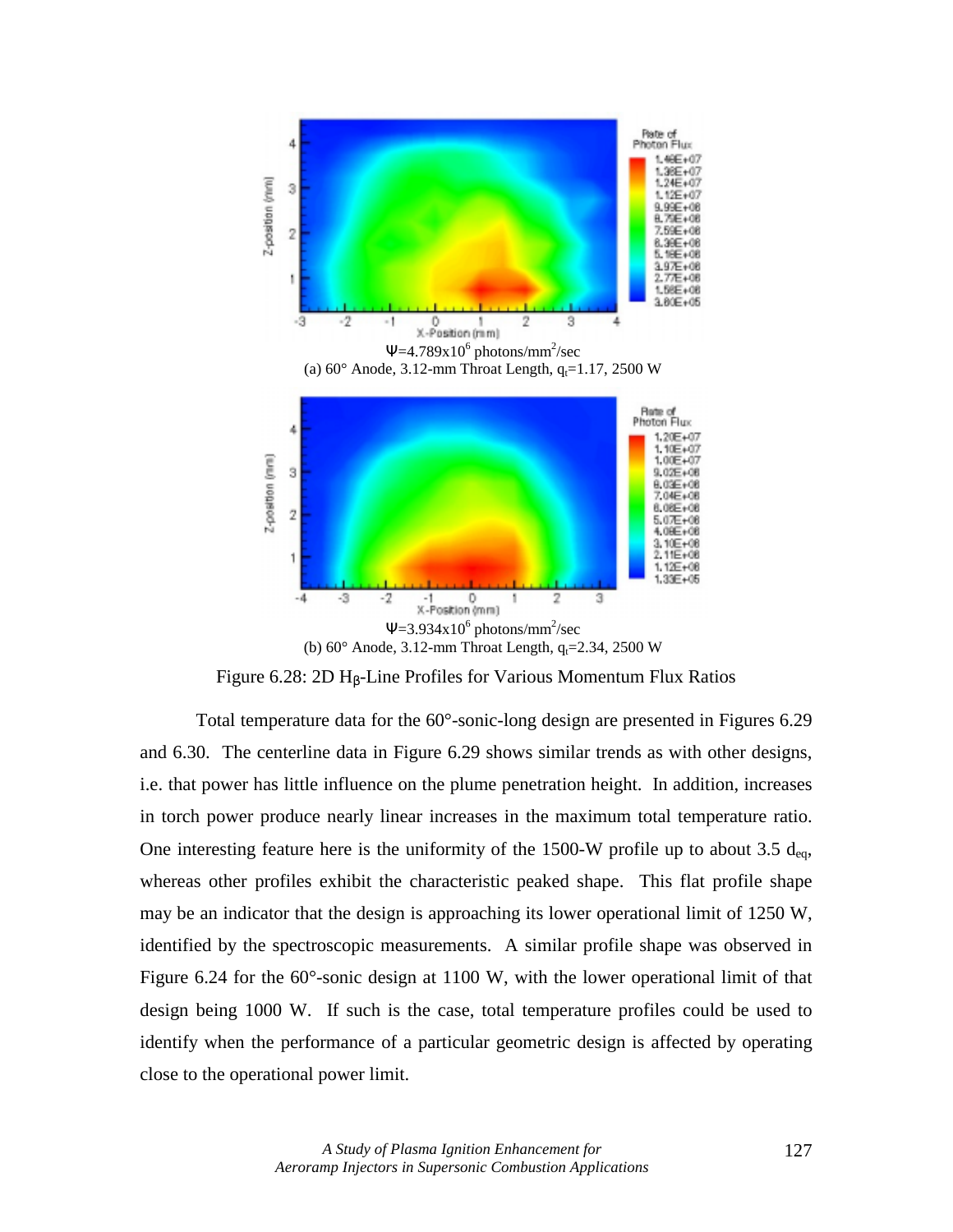

Figure 6.29: Centerline Temperature Measurements for 60° Sonic Long Throat

The 2D temperature profiles in Figure 6.30 demonstrate how changes in momentum flux ratio and torch power affect the downstream plume of the torch. Generally, the temperature profiles produced by this design exhibited good penetration and a symmetric shape, except for the profile shown in Figure 6.30a, where a region of higher temperature gas has formed due to a small flame plume emanating out the side of the torch exit. Increasing the momentum flux ratio of the torch from 1.17 to 2.34 doubled the penetration height of the plume core from 2  $d_{eq}$  to 4  $d_{eq}$ . For the same conditions, the penetration height of the 90°-sonic design was slightly better at 2.5  $d_{eq}$  and 4.5  $d_{eq}$ respectively. Comparison of Figures 6.30a and 6.30b shows a 16% decrease in the maximum total temperature ratio for the higher momentum flux ratio caused by the increase in thermal mass of the feedstock. The swirl of the plasma jet has caused a slight shift of the plume centerline to the left of the centerline of the torch, more so for the lower momentum flux ratio case. Increasing the power from 2500 to 3500 W caused a 35% increase in the maximum total temperature ratio, but did not increase the height of the plume core. In Figure 6.30c, the plume core is directly aligned with the centerline of the torch, but closer inspection reveals that the outer edges of the core extend farther to the left than to the right, evidence that the swirl produced by the torch still has an effect, even at higher powers.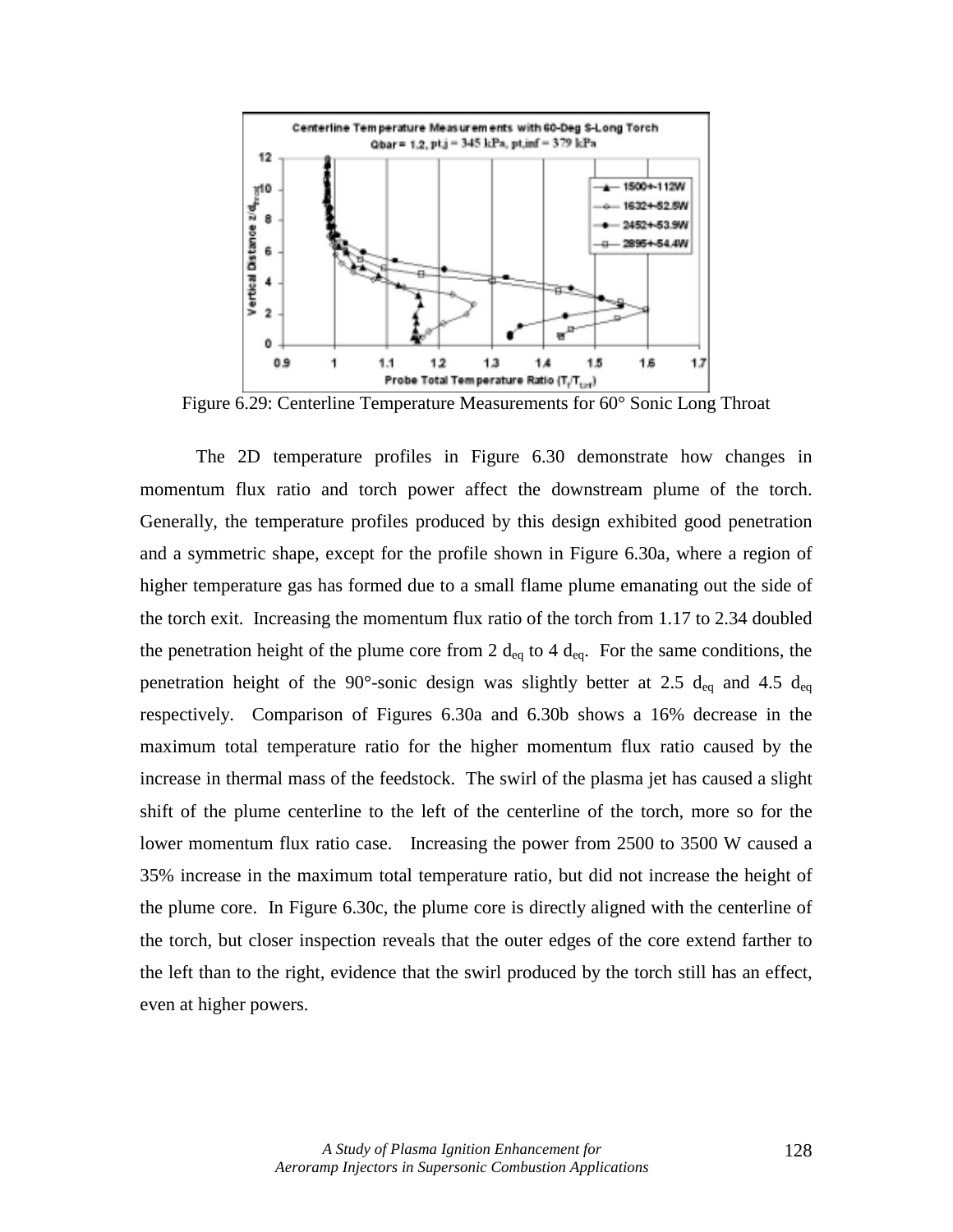

Figure 6.30: 2D Temperature Profiles of the 60°, 3.12-mm, Sonic Throat Anode

 Analysis of the anode surface after testing showed that the arc attached on the right side of the anode constrictor, rather than on the upstream side, as was expected. As shown in Figure 6.31, the anode loss (1) is characterized by a deep, narrow channel, cut into the right side of the anode constrictor by the arc. Directly downstream of the channel is a large spire (2) formed from the displaced molybdenum. Also evidence of arc attachment exists on the upstream side of the anode where part of the constrictor has been eroded away (3). A shallow cavity (4) is present adjacent to this region. As with the main cavity on the right side of the constrictor, a small spire has formed downstream (5). In addition to these features, there is also a small, golden-colored bead directly upstream of the anode constrictor (6), which does not seem to be discolored due to heat treatment removal. Finally, a soot trail left by the plasma jet (7), originating mainly from the left side of the constrictor, discolors the anode surface. The swirl induced by the flow swirler, and the presence of the arc on the right side of the constrictor acting as an obstruction, both contributed to pushing the plume out of the left side of the constrictor exit. The downstream evidence of this was shown in Figures 6.28a and 6.28b, where the centerline of the plume is just to the left of the torch exit centerline.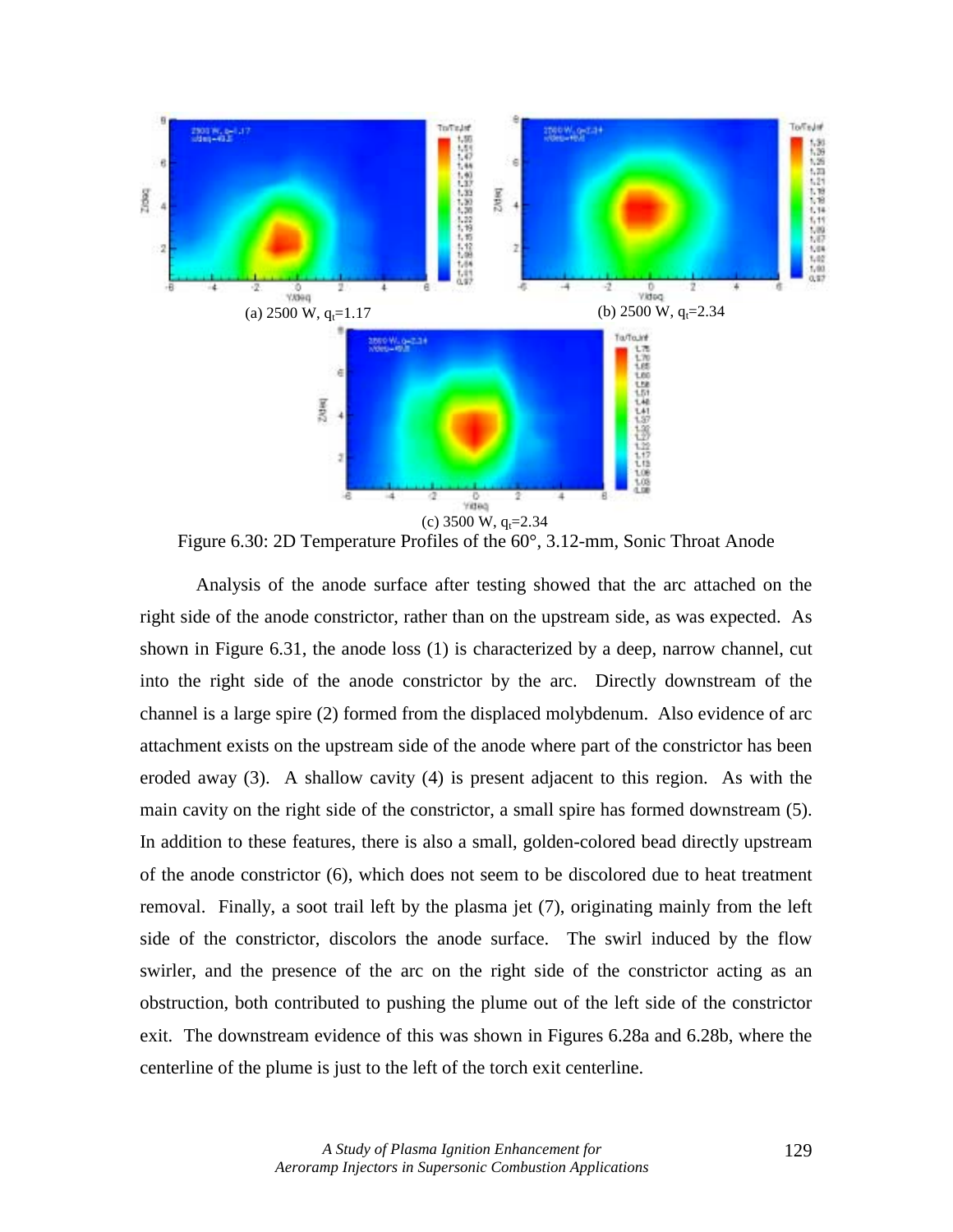

Figure 6.31: Anode Wear on the 60°, 3.12-mm Throat Length, Sonic Anode

# *6.3.2.6: Results for the 60°, Supersonic Anode*

The 60° supersonic design was quite stable and had excellent starting and durability characteristics. All of the spectrographic data for this design were presented in Figure 6.8, and showed that the plasma did not penetrate the nozzle exit plane, except for powers above 1900 W. Essentially, for powers below this limit, a large majority of the energy and excited radicals contained within the plasma jet are unavailable for ignition. The maximum measured temperature ratios were similar to the other two 60<sup>°</sup> designs, although lower than all of the 90° designs. In addition, the penetration height was not nearly as high as the 60°-sonic-long design, although it was slightly better than the shorter throat version.

 A number of centerline temperature measurements were taken for this design across a broad power region, 1200 to 3500 W, and are shown in Figure 6.32. In this case, increases in power show a very slight increase in penetration height, although across the range of interest, the change is so small as to be rather inconsequential. The maximum total temperature ratio increases nearly linearly with torch power, as experienced with all other previous designs.

As shown in Figure 6.33, the plume core penetrates fully off the floor exhibiting a profile very similar to the 90°-sonic design for the same conditions. This is in contrast to the 90° supersonic design, in which the plume core was trapped along the tunnel floor. Comparison to the other two 60° designs shows that the penetration height of the plume is lower than for the long throat design, but higher than the short throat design. As with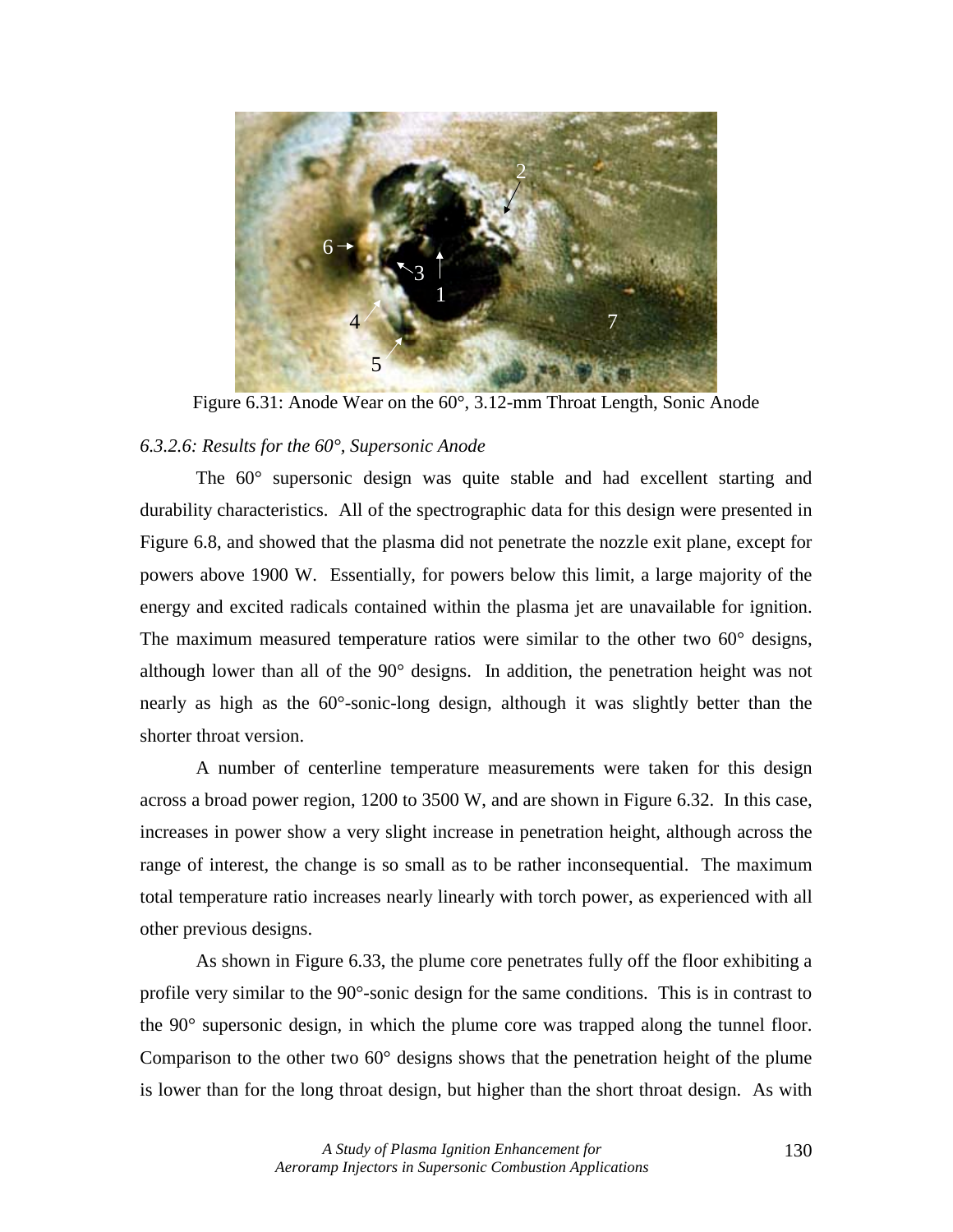the 90° supersonic nozzle, it appears that the nozzle here has little, if any, effect on the penetration height of the feedstock gas. The maximum total temperature ratio here is slightly lower than in the 90° supersonic case, a difference of 1.31 to 1.23, and can probably be attributed the amount of mixing rather than any indication of decreased energy content within the plume. As with the other 60° designs, swirl effects are evident by the slight spread of the plume edge to the left, although the centerline of the plume remains along the centerline of the plasma torch.



Figure 6.32: Centerline Total Temperature Measurements for the 60° Supersonic Anode



Figure 6.33: 2D Temperature Profile for 60° Supersonic Anode

 In comparison to the other stereoscopic investigations, the 60° supersonic anode produced perhaps the most interesting features of all. Figure 6.34a shows the nozzle region and a lightly colored soot trail (1) from the plasma jet, where flow is from left to right. All of the anode wear originates on the downstream side of the anode constrictor,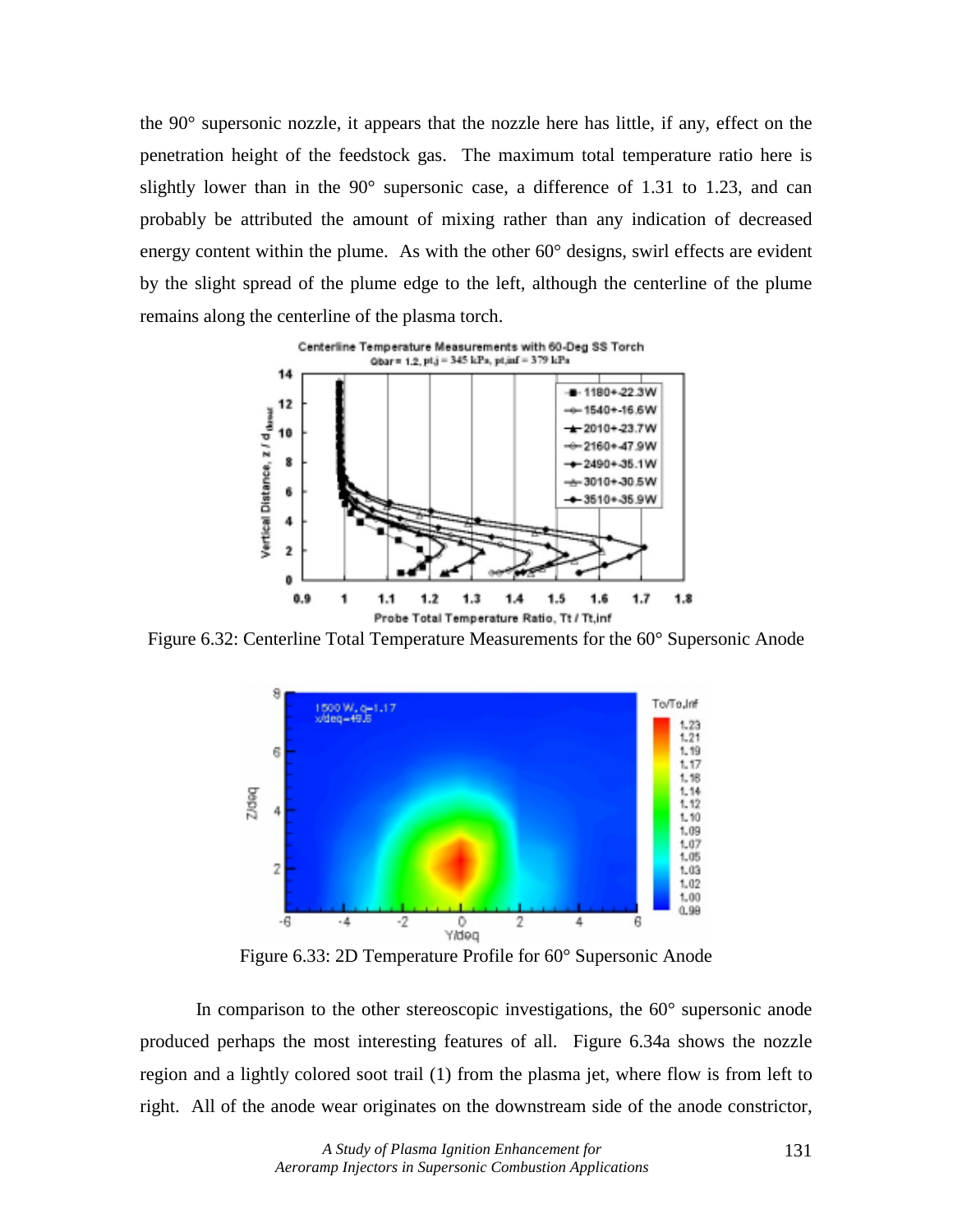as evidenced by a large, lustrous flow (2). This flow appears dark because of the viewing angle, and originates at the anode constrictor exit plane. Heat flux from the arc melted the molybdenum near the constrictor exit, which was then pushed up along the surface of the nozzle by convection, forming the flow. The flow lifts off of the nozzle surface near the end of its travel, evidenced by the shadow of the flow (3) on the surface of the nozzle. The volume of the flow appears to be much greater than any present anode wear. Analysis of the interior and exterior anode surfaces showed little surface damage, indicating that this flow may be made up of low-density molybdenum crystals. The formation of this flow certainly affected the penetration characteristics of the nozzle, which was the same problem encountered with the 90° supersonic design. That is, any type of anode wear will cause degradation in the flowfield within the nozzle, negating the purpose for which it was intended. In addition to this feature, there is also some evidence of arc attachment to the left (4) and right (5) of the main flow causing two smaller flows of molybdenum.



(a) The Nozzle and Anode Surface (b) Close-up of Nozzle Region

Figure 6.34: Close-up Photograph of 60°, Supersonic Anode

#### **6.4: Conclusions**

 This chapter presented the results of two separate geometric studies of the plasma torch anode, intended to investigate geometric features that could be altered to enhance the ignition capability of a plasma torch. The first study investigated the effects of altering the half-angle of the diverging section of the anode. The purpose of the study was to determine the effect of the half-angle on the power requirements for the torch, and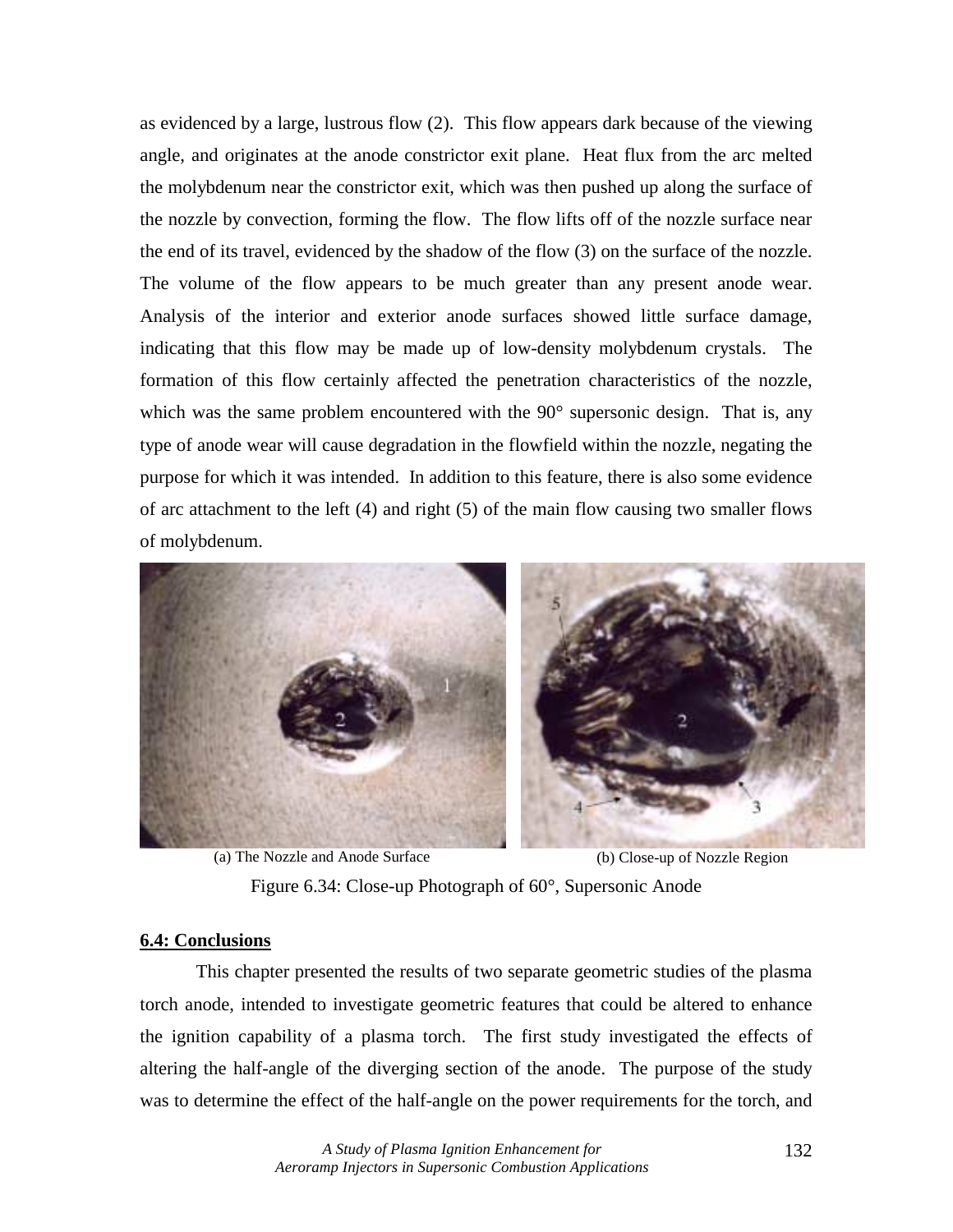also to determine if the diverging section was necessary to protect the arc from a supersonic crossflow. For constant current and flowrate, the studies showed that the commonly used half-angle of 45° was the worst design, requiring more power to operate than any of the other four designs. In other applications, this may actually be a benefit, as higher powers can be imparted to an arc for a shorter constrictor length. However, in this application, it is important to maximize the efficiency of the design by reducing the required power input and maintaining the performance. The anode with no diverging section produced lower powers, both for methane and argon feedstocks. This power difference was attributed to a combination of the amount of arc turning, which induces a higher voltage gradient than a straight arc, and an electric field concentration due to the constrictor exit geometry. In addition, supersonic experiments demonstrated that the diverging section was not needed to protect the arc from a supersonic crossflow. Given these two observations, it was concluded that for igniting a cross-flowing fuel-air mixture, the diverging section should be removed, both because of the lower power requirements of the design, and the elimination of the region inside the diverging section where recombination occurs, which essentially wastes the energy otherwise available for ignition.

 The second study investigated the effects of throat length, injection angle, and the addition of supersonic nozzles to the anode constrictor. These tests were conducted in a Mach 2.4 crossflow with methane as the feedstock. Spectrographic and total temperature measurements were used to evaluate the performance of each design, while stereoscopic investigations were used to assess the erosion characteristics of the different geometries. In general, increasing the throat length increased the maximum total temperature of the downstream plume, and the intensity of the  $H_B$ -line profiles due to the longer arc length. However, in the case of the 90° design, the longer throat length was observed to severely affect the stability of the design. The addition of supersonic nozzles were expected to increase the penetration height of the design, but in actuality hampered the performance of the torch by providing a region in which the plasma could recombine without interacting with the fuel. Only above 1800 W was the plasma observed to penetrate the exit plane of the nozzle, and even then, the intensity of radiation emitted by the excited hydrogen atoms within the jet was much lower than for any of the other designs. In